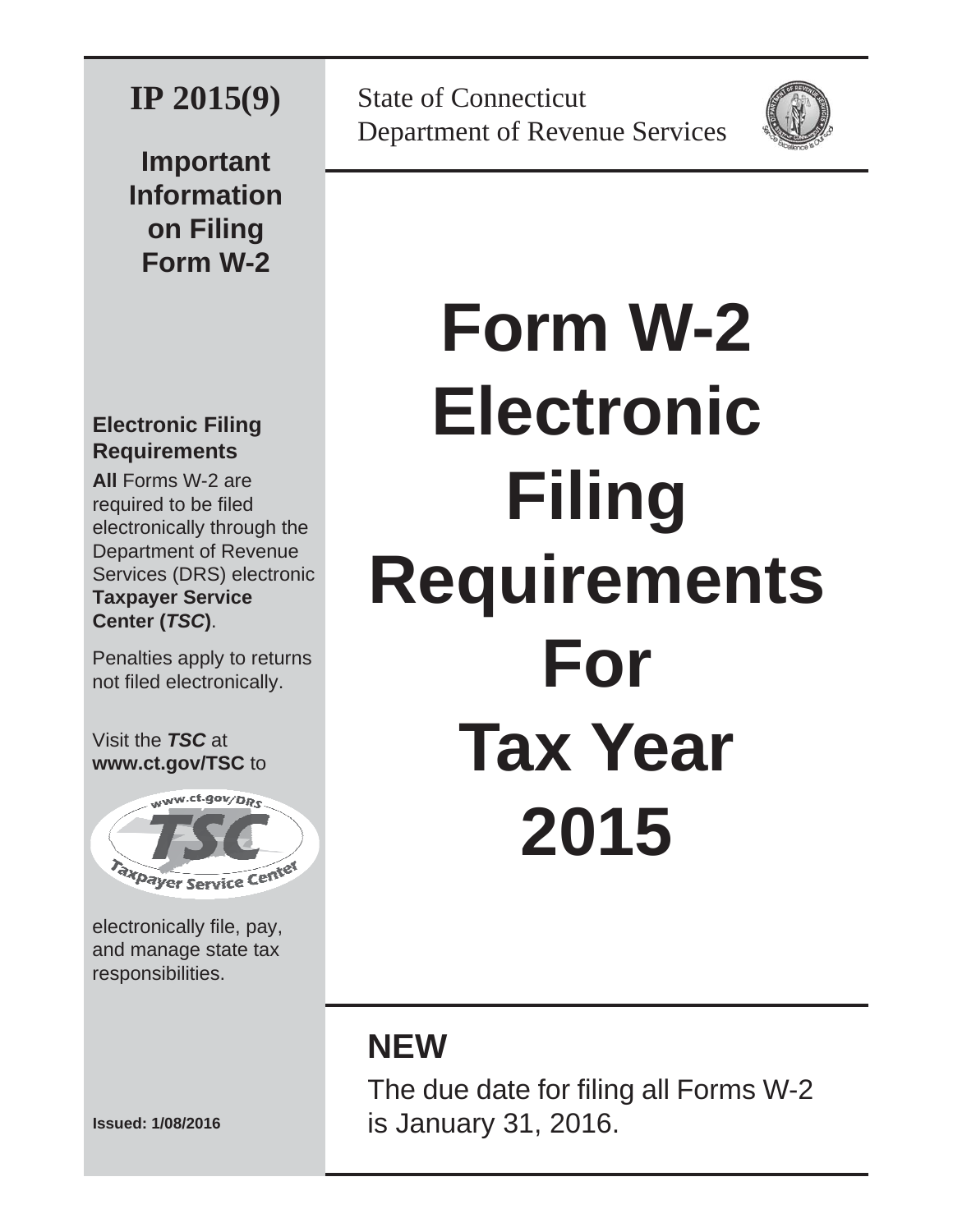## **Table of Contents**

| I.  | General Instructions  3                                                               |
|-----|---------------------------------------------------------------------------------------|
|     |                                                                                       |
|     | Electronic Filing Requirements3                                                       |
|     | Extension of Time to File  3                                                          |
|     | Waiver From Filing Electronically 3                                                   |
|     |                                                                                       |
|     |                                                                                       |
|     | Correcting an Electronic Submission 3                                                 |
|     | Third Party Sick Pay 4                                                                |
| Ш.  | <b>Electronic Filing Through the</b><br>Taxpayer Service Center 4                     |
|     | Single Employer Filing Through                                                        |
|     | Key and Send  4                                                                       |
|     | Dynamic Web Import  4                                                                 |
|     | <b>Batch File Upload Using DRS</b><br>Standard File Layout  4                         |
|     | Electronic Filing Through the TSC<br>as a Third Party Bulk Filer 5                    |
|     | Bulk Filer Forms W-2G TSC<br>Filing Options  5                                        |
|     | File Import - Batch File Upload<br><b>Using DRS Standard File</b><br>Layout (EFW2)  5 |
|     | Key and Send – Single Client<br>Filing $\dots$ 5                                      |
|     | Bulk Filer Form CT-W3 TSC Filing                                                      |
|     | File Import  6                                                                        |
|     | Key and Send – Single Client<br>Filing $\dots$ 6                                      |
|     | Registering as a Third Party Bulk                                                     |
|     |                                                                                       |
|     |                                                                                       |
| Ш.  |                                                                                       |
| IV. | Data Record Descriptions  8                                                           |
|     |                                                                                       |

| V.   | Programmer's Checklist  9                                           |
|------|---------------------------------------------------------------------|
|      |                                                                     |
|      |                                                                     |
|      |                                                                     |
|      | Proper Order of Records for Files With<br>More Than One Employer  9 |
|      |                                                                     |
|      | Code RA - Submitter Record  9                                       |
|      | Code RE - Employer Record  9                                        |
|      |                                                                     |
|      |                                                                     |
|      | Code RF - Final Record 9                                            |
|      |                                                                     |
| VI.  | <b>Examples of Proper Record</b>                                    |
|      | <b>Sequence for W-2 Electronic</b>                                  |
| VII. | <b>Specifications for W-211</b>                                     |
|      | Data Records - General Requirements 11                              |
|      |                                                                     |
|      | State Abbreviations<br>11                                           |
|      |                                                                     |
|      |                                                                     |
|      | Code RA - Submitter Record  12                                      |
|      | Code RE - Employer Record  14                                       |
|      | Code RS - State Record  16                                          |
|      | Code RT - Total Record  18                                          |
|      | Code RF - Final Record  18                                          |

**IX. Glossary .......................................... 19**

Submitter Record ..................................... 8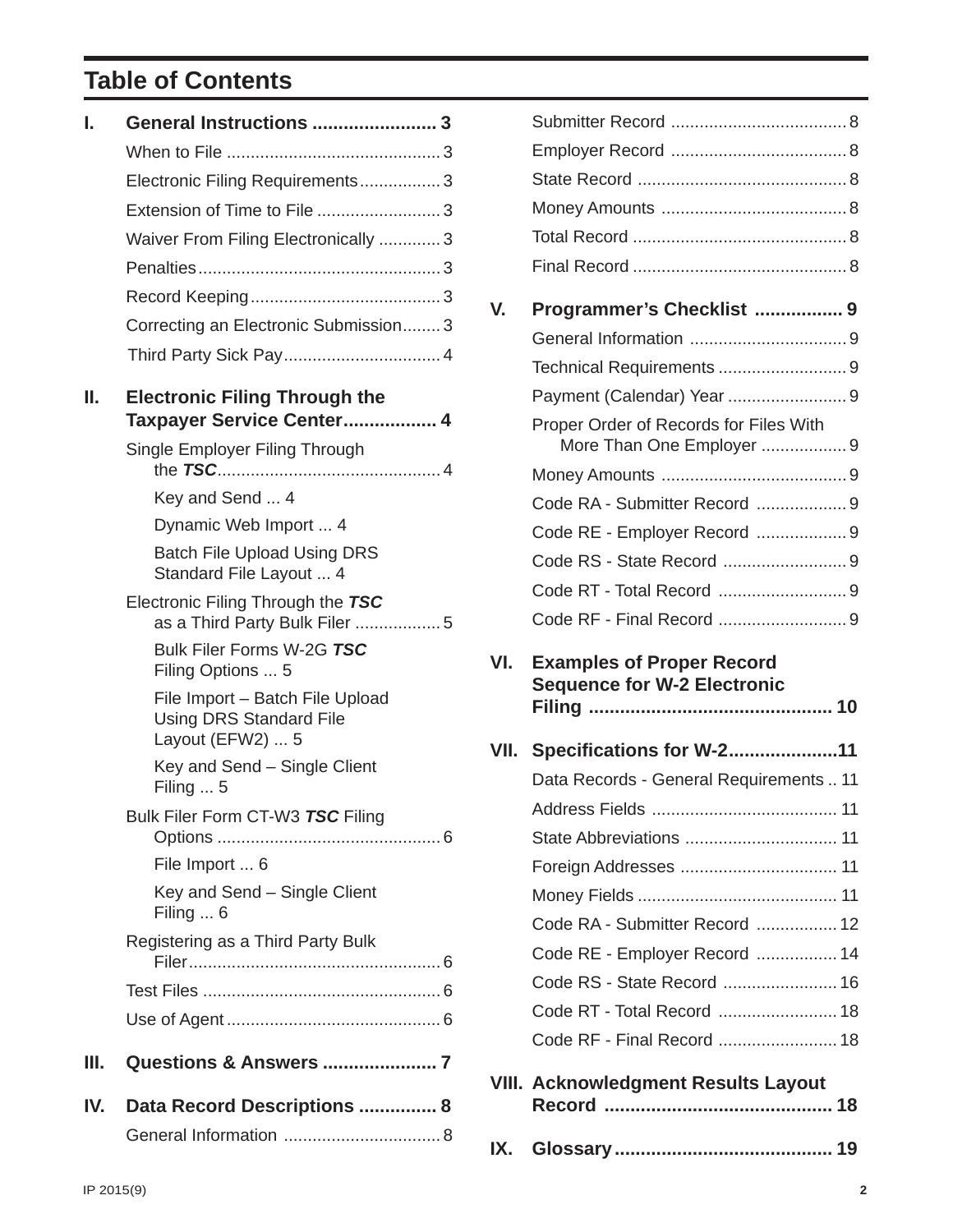## **I. General Instructions**

This booklet contains specifications and instructions for filing Form W-2 information electronically with the Department of Revenue Service ( DRS).

#### **When to File**

#### **The due date for submitting 2015 Forms W-2 to DRS is January 31, 2016.**

All employers are required to electronically file with DRS **Form CT-W3**, *Connecticut Annual Reconciliation of Withholding*, with every state copy of federal Form W-2, Wage and Tax Statement, by January 31.

If the due date falls on a Saturday, Sunday, or legal holiday, the form $(s)$  will be considered timely if filed by the next business day.

#### **Electronic Filing Requirements**

All employers are required to file electronically regardless of how many forms are fi led.See *II. Electronic Filing Through the Taxpayer Service Center* on Page 4.

For W-2 reporting, DRS regards each Connecticut Tax Registration Number (CT Tax Registration Number) as a separate employer.

DRS requires one filing for each CT Tax Registration Number. Therefore, if your company has multiple locations or payroll systems using the same CT Tax Registration Number, you must combine the files to complete your electronic filing within the **Taxpayer Service Center (***TSC***)**.

DRS has no application or authorization procedure and does not assign submitter control codes for W-2 electronic filing.

DRS W-2 electronic formats have fields for reporting annual wage and tax data. See *State Record*, on Page 8.

#### **Extension of Time to File**

Complete and mail **Form CT-8809**, *Request for Extension of Time to File Information Returns*, to request an extension of time to file. Form CT-8809 must be mailed on or before January 31, 2016.

Form CT-8809 cannot be filed electronically.

#### **Waiver From Filing Electronically**

DRS may waive the electronic reporting requirement only if the employer is unable to file electronically due to a documented hardship. To request a waiver complete and mail **Form CT-8508**, *Request for Waiver From Filing Information Returns Electronically*, to DRS on or before January 1, 2016.

Form CT-8508 cannot be filed electronically.

If a waiver is granted your information returns must be submitted to DRS on CD. The due date is January 31, 2016. See **Form CT-6559**, *Submitter Report for Form W-2 Compact Disc (CD) Filing*.

#### **Penalties**

The penalty for late filing is \$50.

A penalty of \$5 per form (up to a total of \$2,000 per calendar year) is imposed on employers who fail to file federal Forms W-2 with DRS. This penalty is also imposed on employers if they file using any other media without first obtaining a waiver.

#### **Record Keeping**

Records pertaining to Connecticut information returns must be retained for at least four years after the due date of the return.

#### **Corrected Returns**

A **correction** is supplying W-2 information submitted by the transmitter to correct a W-2 that was previously submitted and successfully processed by Connecticut DRS, but contained erroneous information.

- For W-2's filed through the *TSC*, corrected filings can **only** be done using the Single Employer login, or as a Bulk Filer using the Single Client - Key and Send option.
- **DO NOT SEND THE ENTIRE ORIGINAL FILE AGAIN**. Send Only the corrected Forms W-2 that were erroneous.
- All correction file entries must be transmitted in a new file. Make sure that the corrected file has the resub indicator (Field Position 29 of the RA record).

W-2's **omitted** from the original file **must** not be coded as corrections. Submit these W-2's under a separate RA record as original returns. See *Supplemental Returns*, on Page 4.

After successful upload of the corrected Forms W-2, you will be taken to **Form CT-W3**, *Connecticut Annual Reconciliation of Withholding,* as it was **originally** submitted. Make necessary corrections to the Form CT-W3. Review, verify, and submit, then receive a new confirmation number.

Filing methods:

- 1. Single employer login filing through the **TSC** (see page 4).
- 2. Filing through the *TSC* as a Third Party Bulk Filer (TPBF) using Single Client - Key and Send option (see page 5).

**Note**: For Third Party Bulk Filer (TPBF) login, using the File Import option will result in rejection codes for duplicate filings.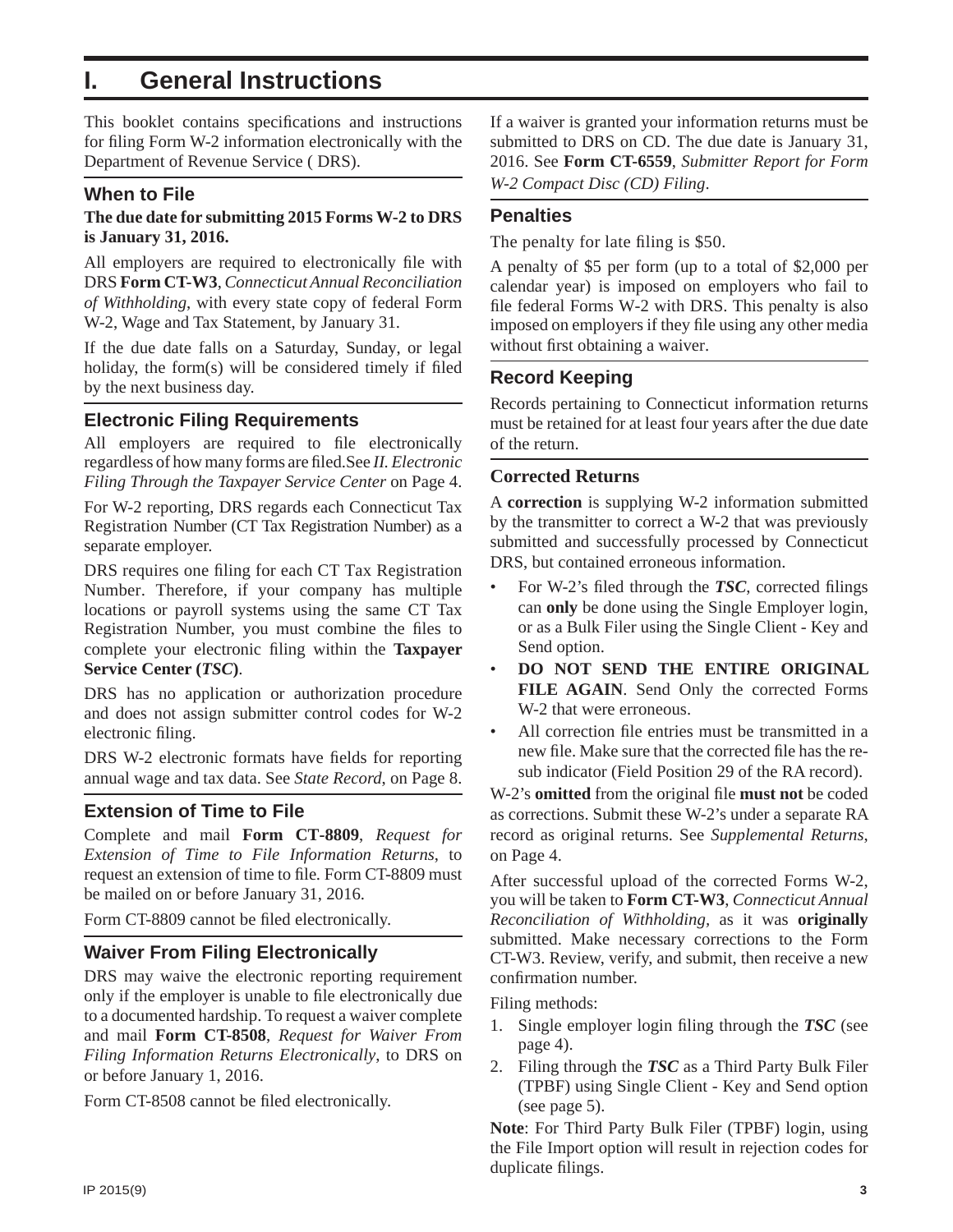#### **Supplemental Returns**

Supplemental Returns are processed the same as the original filing, but the transmitter must indicate that these W-2's were not remitted in a prior file. After successful upload of any additional Forms W-2 you will be brought to Form CT-W3 where the *TSC* has populated many of the fields based on the information you submitted. You will then verify the Form CT-W3 information and complete the quarterly breakout, then submit the return; you will receive a new confirmation number.

- Supplemental returns are W-2's omitted from the original file and must not be coded as corrections.
- Filing supplemental W-2's through the *TSC,* can only be done using the Single Employer login or as a Bulk Filer using the Single Client - Key and Send option.
- After indicating that these are supplemental Forms W-2 not previously submitted, you will be able to repeat the file process.

Filing methods:

- 1. Single employer login filing through the **TSC** (see page 4).
- 2. Filing through the *TSC* as a Third Party Bulk Filer (TPBF) using Single Client - Key and Send option (see page 5).

#### **Third Party Sick Pay**

DRS will accept Third Party Sick Pay (TPSP) by including it in box 16 of the Form W-2 as long as you correctly report it as compensation in position(s) State Taxable Wages (276-286) and State Income Tax Withheld (287-297) on the Form W-2s (RS Record). Employers must be registered with the DRS to electronically submit these forms.

**Note**: Form CT-W3 counts the number of Form W-2s uploaded and correctly sums the total state wages and state withholding.

## **II. Electronic Filing Through the Taxpayer Service Center**

The **TSC** allows you to electronically file your **Form CT-W3**, *Connecticut Annual Reconciliation of Withholding* and associated federal Forms W-2, Wage and Tax Statement.

The *TSC* is a free, fast, easy, and secure way to conduct business with DRS.

To file your W-2 information and Form CT-W3 using the *TSC*:

- Go to **www.ct.gov/TSC**;
- Log into your account; **and**
- Choose one of the filing options below.

#### **Single Employer Filing Through the** *TSC*

When Filing your Form CT-W3, you must first submit the associated W-2 forms. There are three methods to submit your W-2s. The three methods are Key and Send, Dynamic Web Import (DWI), and Standardized File Layout (EFW2) format. To select one of these methods, first follow the steps below from the **TSC** main menu:

- 1. Select *Withholding Wage*.
- 2. Select *Forms W-2, Wage and Tax Statement.*
- 3. Choose your reporting period.
- 4. Choose your filing method.

#### **Key and Send**

The key and send option allows you to enter up to 100 Forms W-2.

To use the key and send option:

- 1. Under *Choose Your Filing Method*, select *KEY and SEND- key-in manually online*.
- 2. Once all Forms W-2 are entered, select *next*. You will be brought to Form CT-W3 where the *TSC* has populated many of the fields based on the information you entered.
- 3. Verify the Form CT-W3 information and complete the quarterly breakout.

Your Forms W-2 are **not** successfully transmitted until the **TSC** issues a confirmation number for Form CT-W3.

#### **Dynamic Web Import**

Dynamic Web Import (DWI) is a file import process that allows you to define and upload your  $W-2$ 's. This process accepts text files that are either fixed length or delimited files. This process does **not** support the standard electronic file formats used by the Internal Revenue Services (IRS). (Refer to the *Batch File Upload Using DRS Standard File Layout* method for support of the standard EFW2 file format.) Each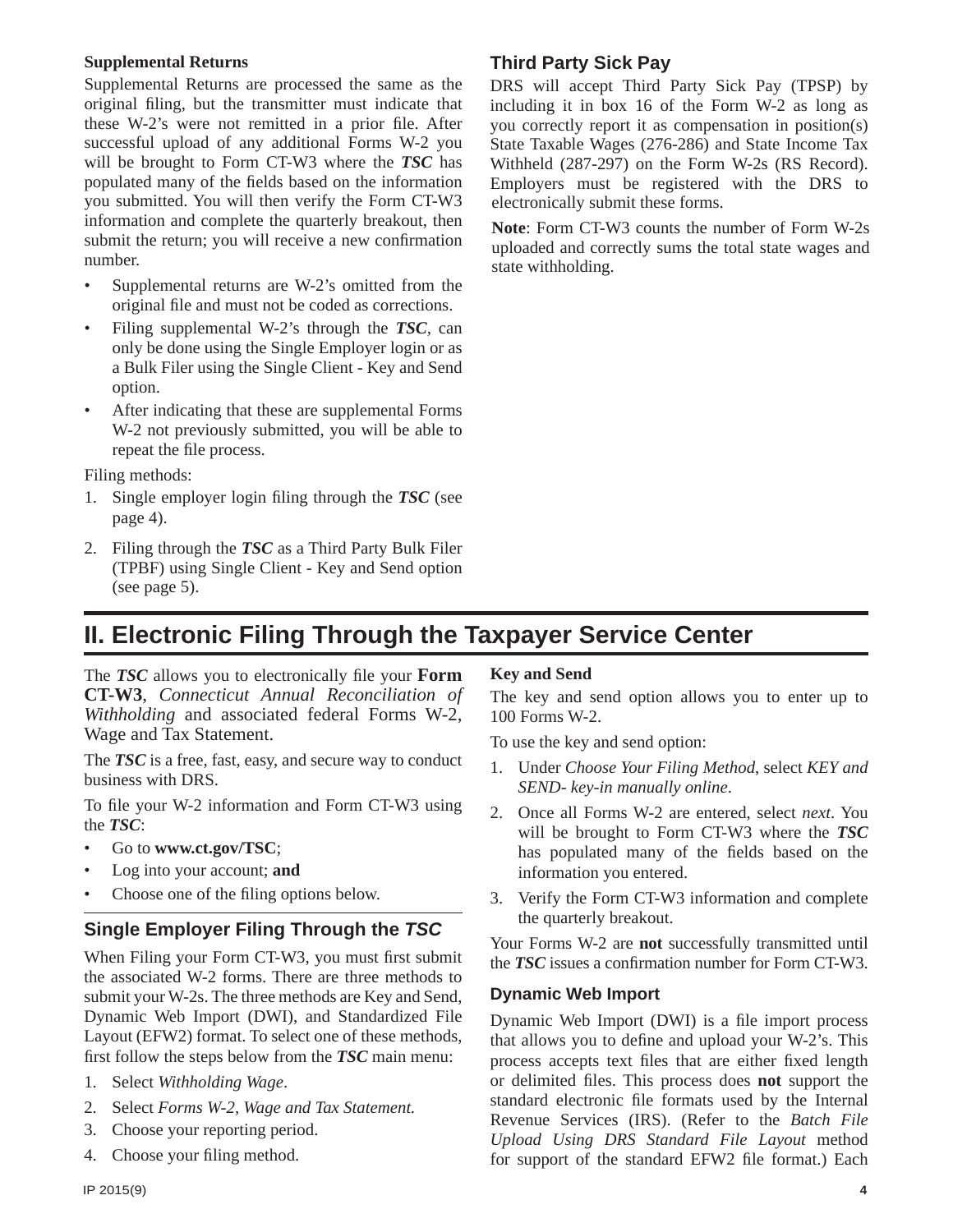field in the file represents an item from the return you are reporting. You can arrange the fields in any order by defining your own customized layout. Go to **www.ct.gov/electronicfi leW2and1099** to view sample layout.

To use the DWI option:

- Under *Filing Method*, select *Dynamic Web Import (DWI)* and select *next*; **and**
- Define your file layout and select *next*.

If any errors are found during the upload process, DRS will identify and explain each individual error. You must correct all errors on your file and then upload the file again.

Once all Forms W-2 are successfully uploaded, you will be brought to Form CT-W3 where the *TSC* has populated many of the fields based on the information you uploaded.

Verify the Form CT-W3 information and complete the quarterly breakout.

Your Forms W-2 are **not** successfully transmitted until the **TSC** issues a confirmation number for Form CT-W3.

#### **Batch File Upload Using DRS Standard File Layout**

This option allows you to upload a file that is formatted with the Standard (EFW2) File Format.

- 1. Select the *Standardized File Format* option.
- 2. On the *File Upload* page, use the *browse* button to search your computer for the file you wish to upload.
- 3. Select *Upload*.
- 4. The *Upload Status* page will indicate if the upload was successful. If not, select *Download Result File* to view details of errors. Correct errors and repeat the upload process.

Once you have successfully uploaded all your returns, you must return to the withholding main menu. From the main menu select the appropriate Form CT-W3, choose the period end, and proceed to Form CT-W3. Verify the Form CT-W3 information then complete the quarterly breakout.

Your Forms W-2 are **not** successfully transmitted until the **TSC** issues a confirmation number for Form CT-W3.

#### **Electronic Filing Through the** *TSC* **as a Third Party Bulk Filer**

Third Party Bulk Filers (TPBF) are tax preparers who prepare returns for multiple employers, or for multiple locations for the same employer. A registered TPBF can "key-in" information for one employer at a time or upload a file for multiple taxpayers with a single login. (See *Registering as a Third Party Bulk Filer*, on Page 6.)

#### **Bulk Filer Forms W-2** *TSC* **Filing Options**

#### **File Import - Batch File Upload Using DRS Standard File Layout (EFW2)**

File import allows you to upload a file that is formatted with the standard (EFW2) file format. This option allows you to batch upload a single file that contains one or more payers of Forms W-2.

To upload your Forms W-2 using the *DRS Standard File Layout*:

- 1. From the **TSC** bulk filer's main menu select *File for your Clients*.
- 2. Under the *File Import* section select the wage tax forms you are filing from the drop down box.
- 3. Select *File Online*.
- 4. On the *File Upload* page, use the *browse* button to search your computer for the file you wish to upload.
- 5. Select *Upload*.
- 6. The *Upload Status* page will indicate if the upload was successful. If not, select *Download Result File* to view details of errors. Correct errors and repeat the upload process.

After a successful upload, you will need to complete Form CT-W3 for each employer. See *Bulk Filer Form CT-W3 TSC Filing Options*.

#### **Key and Send - Single Client Filing**

Enter your clients Forms W-2 and Form CT-W3 information one client at a time. Within this option you will select your method to upload Forms W-2 and then select Form CT-W3 to complete the filing process.

To use the *Key and Send - Single Client Filing* option:

- 1. From the *TSC* main menu select *File for your Clients* from under *Third Party Bulk Filing*.
- 2. Under the *Key and Send Single Client Filing* section, enter your client's Connecticut Tax Registration Number (CTREG) and select *Wage Payroll* from the tax type drop down box, then select *File Online*.
- 3. From the *Withholding* menu, select the appropriate Form CT-W3, choose the period end, and select *next*.
- 4. Choose one of the following filing methods:
	- *KEY AND SEND "key-in" manually online*;
	- *DYNAMIC WEB IMPORT (DWI) user created text file*; or
	- *STANDARDIZED FILE FORMAT DRS Standard File Layout (EFW2)*.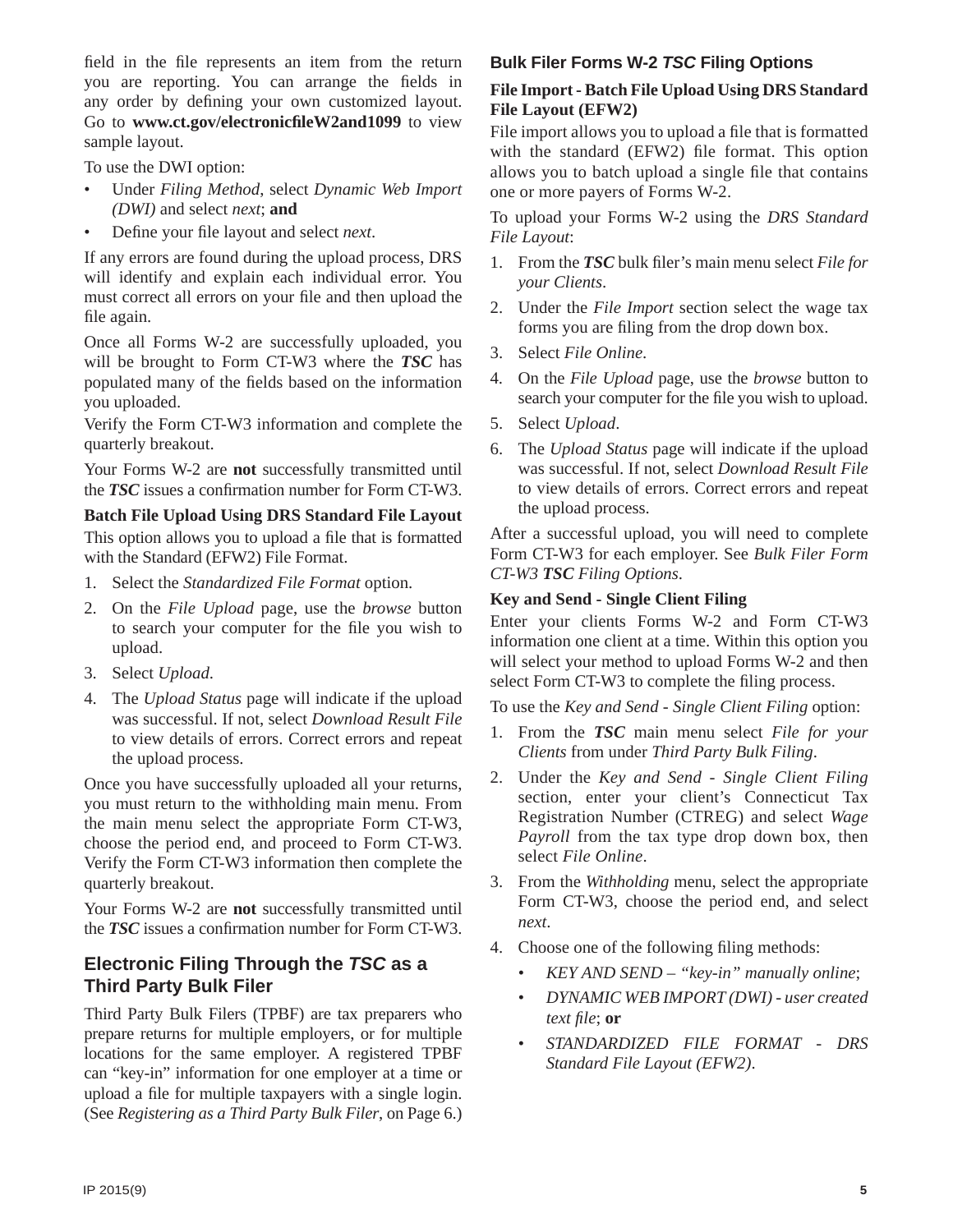Completing these steps allows you to file as a single employer. See *Single Employer Filing Through the TSC* on Page 4 to complete the filing of Form CT-W3 and receive a Form CT-W3 confirmation number. Your Forms W-2 are **not** successfully transmitted until the *TSC* issues a confirmation number for Form CT-W3.

#### **Bulk Filer Form CT-W3** *TSC* **Filing Options**

After a successful upload, you will need to complete Form CT-W3 for each employer. You may choose *File Import* or *Key and Send-Single Client Filing*.

#### **File Import**

The *File Import* option uses the dynamic web import process where you can customize your file layout. Visit **www.ct.gov/electronicfi leW2and1099** for additional information.

To begin, prepare either a fixed length or delimited text file with Form CT-W3 information for all employers per form type.

Return to the *Third Party Bulk Filer* main menu and choose *Wage Withholding Annual Summary (CT-W3)*  from the drop down list in the *File Import* section. The file type and file layout must match the information you are uploading.

You will receive a confirmation number for each successfully filed Form CT-W3.

#### **Key and Send - Single Client Filing**

To file Form CT-W3 using the *Key and Send - Single Client Filing* option:

- 1. Return to the *Third Party Bulk Filer* main menu;
- 2. Enter the clients Connecticut Tax Registration Number (CTREG).
- 3. Select *Withholding-Payroll* from the tax type drop down list.
- 4. Select *File Online*.
- 5. Select the *Annual Reconcilliation Form CT-W3 and Forms W-2*.
- 6. Choose the period end and proceed to Form CT-W3.
- 7. Verify the Form CT-W3 information; **and**
- 8. Complete the quarterly breakout.

Your Forms CT-W3 and W-2 are **not** successfully transmitted until the *TSC* issues a confirmation number for Form CT-W3.

#### **Registeringas a Third Party Bulk Filer**

To register as a third party bulk filer:

- Go to **www.ct.gov***/TSC*;
- Select *Tax Preparer*;
- Scroll down, select *Third Party Bulk Filing requires pre-registration. Please click here to register*;
- Select *Application to Become a Bulk Filer (Fillable Version)*; **and**
- Complete and print form.

You may fax your completed application to **860-297-4761** (Attention: Bulk File Coordinator) or mail to:

> Department of Revenue Services State of Connecticut Electronic Commerce Unit 25 Sigourney Street Ste 2 Hartford CT 06106

Once your application has been processed, a bulk filing identification number, password, and instructions are mailed to you.

Visit **www.ct.gov/electronicfi leW2and1099** for detailed bulk filing information.

#### **Test Files**

The **TSC** offers the ability to test your file layout and confirm your transmission capability by using demo mode.

In the *TSC*, choose *start demo* from the main menu*. TSC* demo mode mimics the live application but does not submit your data to DRS. Demo mode allows you to validate the quality of your data and file layouts by replicating the upload of your actual files.

Demo mode provides a results file layout similar to the live mode. Demo mode activity is **not** an official filing and the system does not store or send any portion of this file to DRS. The results file only confirms the accepted and rejected records within the information returns. See *Acknowledgement Results Layout Record*, on Page 18.

#### **Use of Agent**

Employers using a service to electronically file or transmit information are responsible for the accuracy and timeliness of their W-2's. If a transmitter fails to meet the electronic filing requirements, the employer is liable for any penalties imposed by DRS.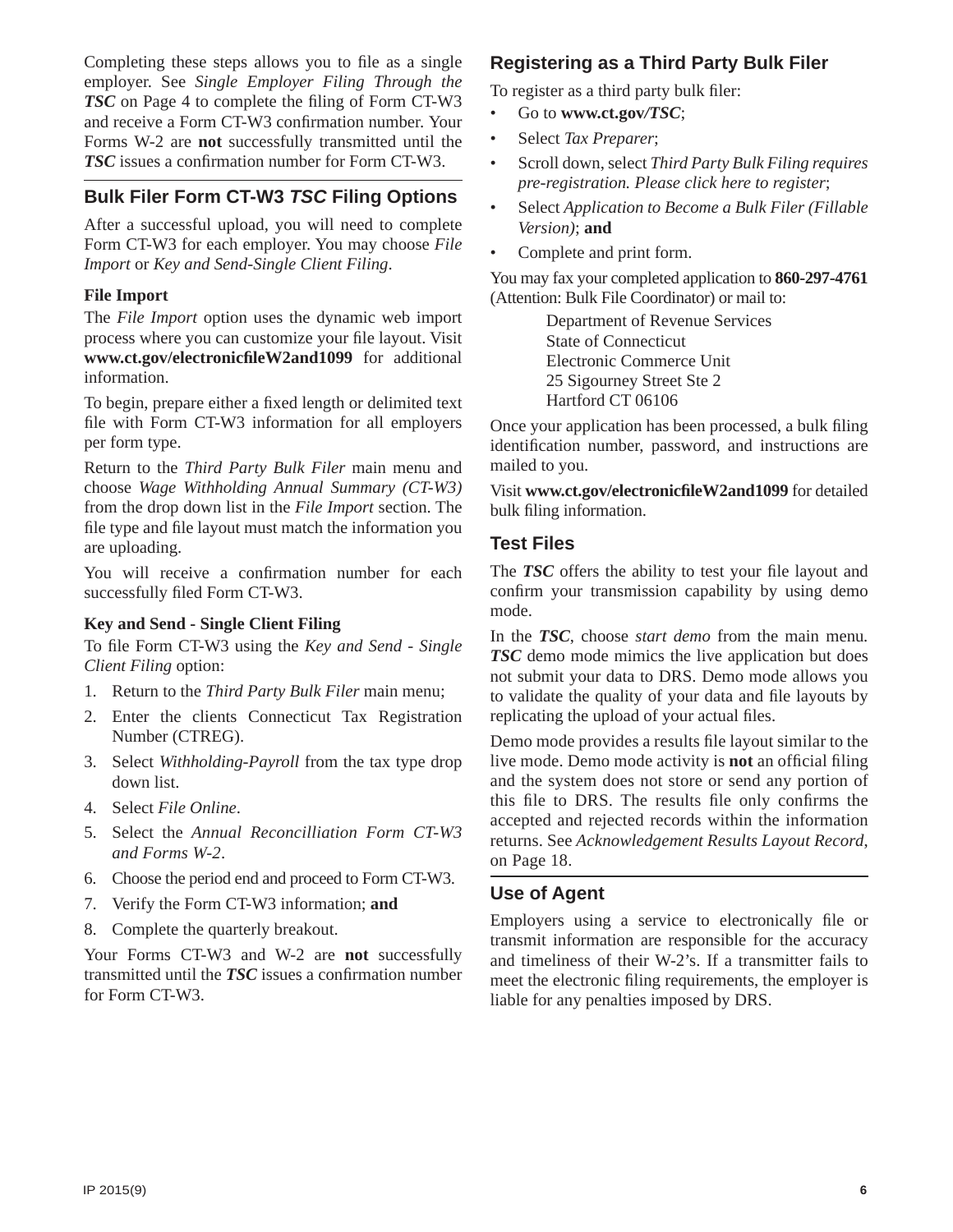## **III. Questions & Answers**

- **Q. Were there any technical changes in the specifi cations for 2015?**
- A. **Yes, there was one record change.**

The following field has been changed in the Code **RE Employer Record** to include:

Left justify and fill with blanks (position  $174-178$ ).

#### **Q. Are DRS electronic fi ling specifi cations the same as the Social Security Administration specifi cations?**

A. No. DRS does not require the filing of RW, RO, RU, and RV records, but does require the filing of RS records. Some modifications have been made to the RS, RT, and RF record formats in order to report state information.

#### **Q. How will records not required by DRS be treated?**

A. Information records not required by DRS will be ignored. For example, if employers include the RW, RO, RU, and RV records with their Connecticut filing, DRS will ignore them when processing the data*.* 

#### **Q. How does an employer report changes to an electronically fi led submission?**

A. DRS now accepts amended and supplemental filings filed electronically through the *TSC*. Amended and supplemental filings can *only* be done using the Single Employer login or as a bulk filer using the Single Client - Key and Send option. Using the File Import option will result in rejection codes for duplicate filings. See page 3 for additional information on supplemental or amended return filings.

#### **Q. What paper forms should accompany the electronic filing?**

A. None. Employers should not submit paper copies of any electronically filed forms.

#### **Q. Will failure to file W-2's electronically result in the assessment of penalties?**

A. Yes. Employers are required to file electronically and will be treated as having failed to file if they file paper forms instead of filing electronically, unless DRS has granted a waiver. A penalty of \$5 is imposed for each Form W-2 an employer fails to file electronically with DRS. The total penalty imposed will not exceed \$2,000 for any calendar year.

#### **Q. May employers submit lists containing W-2 information?**

A. No. DRS does not allow alternative forms to be filed in lieu of Forms W-2.

#### **Q. How can a fi ler submit data when there is a requirement for the data to be protected?**

A. The *TSC* encrypts all information sent from the filer until the information is delivered to DRS, thus keeping data secure while in transport.

#### **Q. How does Form CT-W3 get fi led?**

A. **Employers:** *TSC* will automatically populate Form CT-W3 for you once the W-2 forms have been successfully uploaded. You must verify all the figures and complete the quarterly breakouts.

 **Third Party Bulk Filers:** After uploading all your W-2 forms, you must return to the withholding main menu to upload Form CT-W3. Select the *Form CT-W3* link from the menu options then upload and complete the filing process. If filing for multiple businesses, you will have the option to return to the *Third Party Bulk Filer* menu.

 Visit **www.ct.gov/electronicfi leW2and1099** for instructions.

#### **Q. How do I report Third Party Sick Pay?**

A. DRS will accept TPSP by including it in box 16 of the Form W-2 as long as you correctly report it as compensation in position(s) State Taxable Wages (276-286) and State Income Tax Withheld (287-297) on the Form W-2s (RS Record). Employers must be registered with DRS to electronically submit these forms.

**Note**: Form CT-W3 counts the number of Form W-2s uploaded and correctly sums the total state wages and state withholding.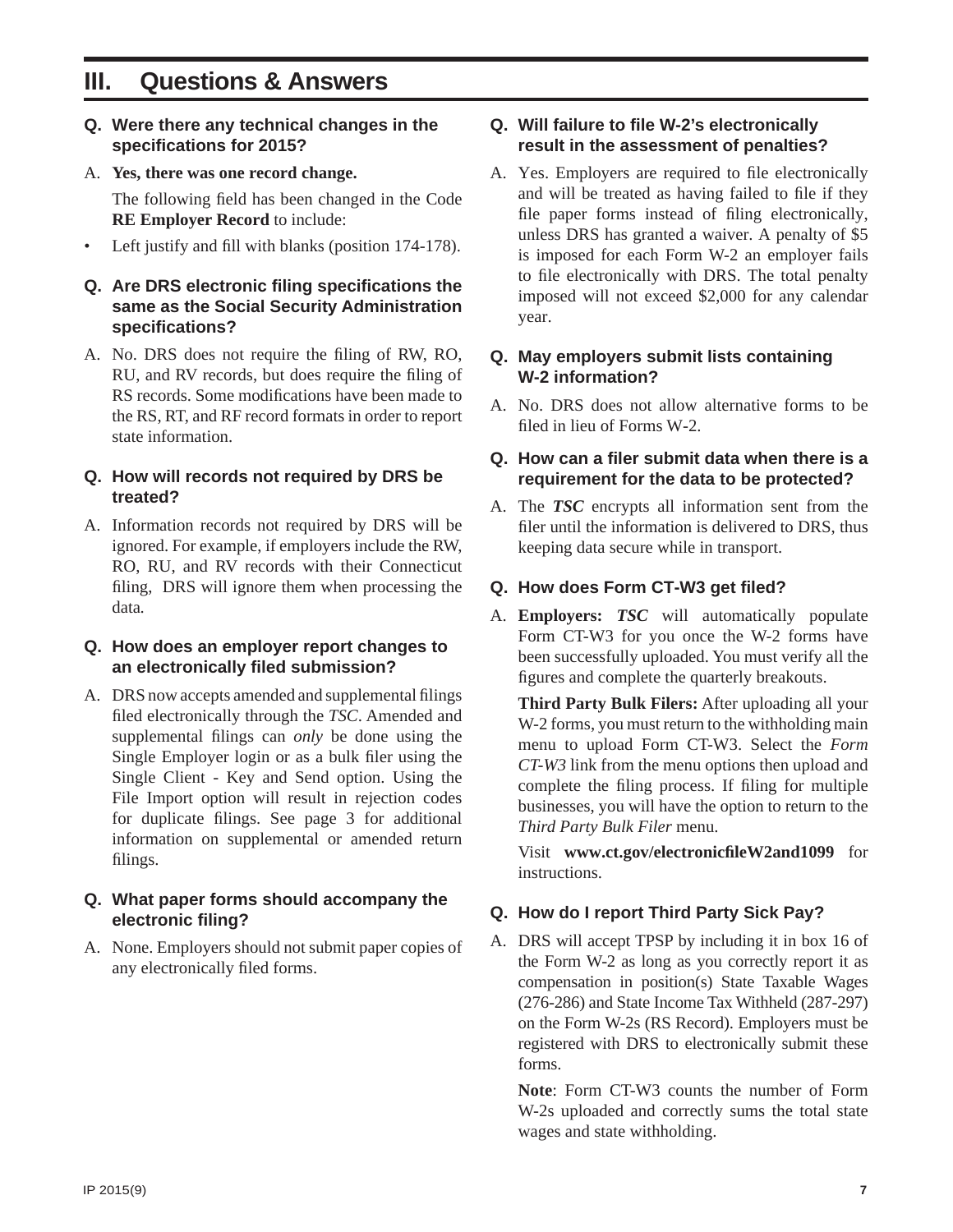## **IV. Data Record Descriptions**

#### **General Information**

Use the information below as well as the list of technical requirements and specifications in the other sections of this publication to prepare W-2 filings. See *VI. Examples of Proper Record Sequence for W-2 Electronic Filing* on Page 10.

#### **Submitter Record**

#### Code RA

The code RA record identifies the organization submitting the file.

The code RA record must be the first data record on each file.

#### **Employer Record**

#### Code RE

The code RE record identifies an employer whose employee wage and tax information is being reported. Generate a new code RE record each time it is necessary to change the information in any field on this record.

Do not create a code RE record for an employer that does not have at least one employee (code RS record) with Connecticut wages to report.

If a submission containing multiple employer filings (more than one code RE record on a submission) is returned for correction, make the necessary correction(s) and return the entire submission to DRS.

#### **State Record**

Code RS

The fields within this record must contain Connecticut sourced income only.

The code RS record must be used to report Connecticut W-2 information.

Do not indicate deceased employees in the name field.

Punctuation may be used when appropriate. Do not include titles in the name. Enter titles in the *Title Field*. A hyphen is entered as a character. Do not use the tilde (~) over the "n" in Spanish names. Please substitute ñ with plain "n." DRS computers consider the tilde to be a special character and converts it to an ampersand which prevents the posting of Social Security wages to the worker's record.

#### **Money Amounts**

All money amounts are strictly numeric. They must include both dollars and cents with the **decimal point assumed**. Do not round to the nearest dollar

**Example**: \$5,500.99 = 000000550099

Do not use punctuation in any money field.

Negative money amounts are **not** allowed.

Right justify and zero fill all money fields. Enter zeros in a money field that is not applicable.

#### **Total Record**

Code RT

The code RT record contains the totals for all code RS records reported since the last code RE record.

A code RT record must be generated for each code RE record.

Right justify and zero fill all money fields. Enter zeros in a money field that is not applicable.

#### **Final Record**

#### Code RF

The code RF record indicates the end of the file and must be the last record on each file. The code RF record must appear only once on each file. DRS does not process any data recorded after the code RF record.

Right justify and zero fill all money fields. Enter zeros in a money field that is not applicable.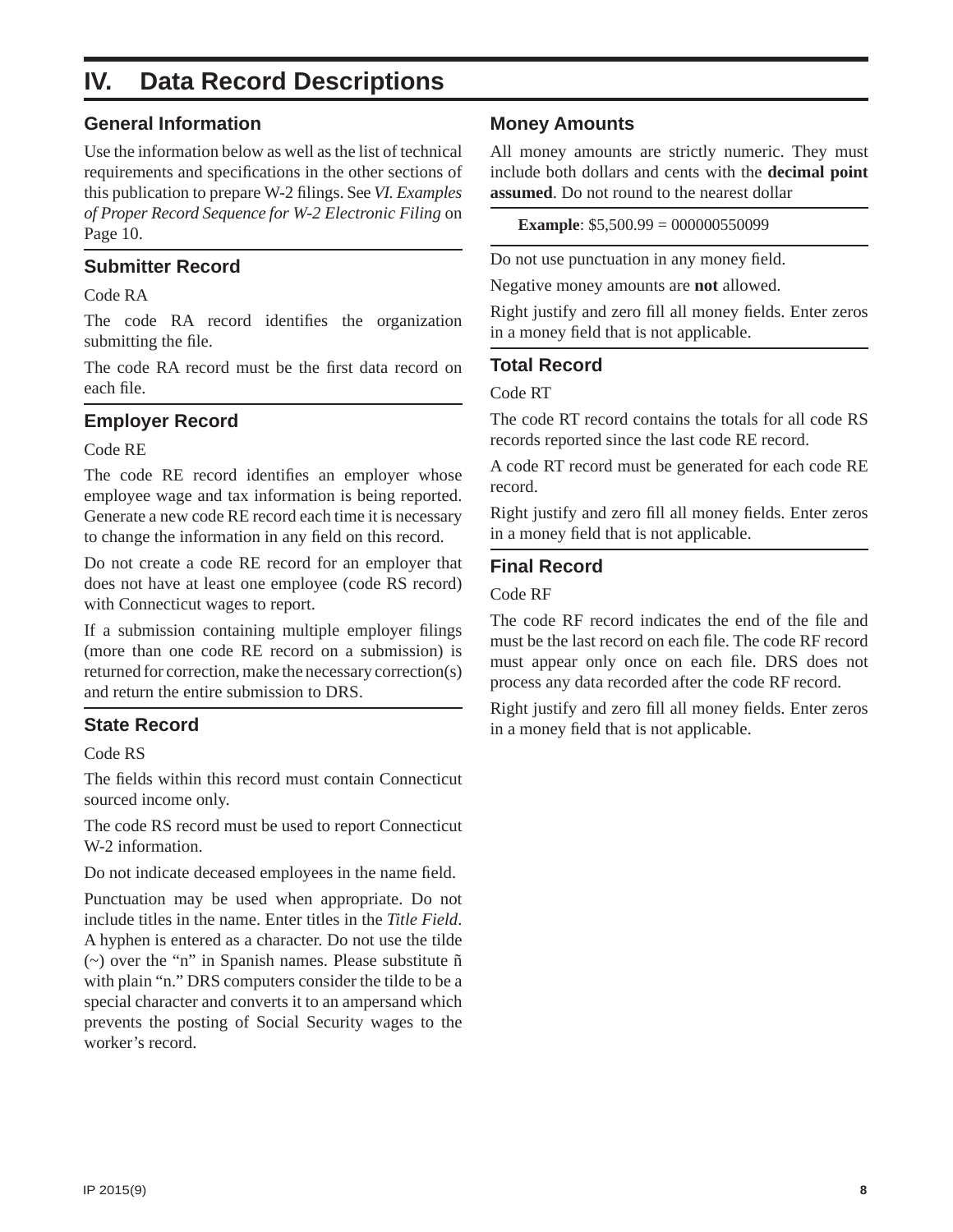## **V. Programmer's Checklist**

#### **General Information**

 $\Box$  Follow the Connecticut specifications for record layouts.

#### **Technical Requirements**

- $\Box$  Data must be saved using the ASCII character set.
- $\Box$  Each record in the file must be 512 characters in length followed by a carriage return/line feed.
- $\Box$  Data must be entered in each record in the exact positions shown in *VII. Specifications for W-2* on Page 11.
- $\Box$  The record delimiter must consist of two characters and those two characters must be carriage return and line feed (CR/LF). Do not place:
	- A record delimiter before the first record of the file;
	- More than one record delimiter, for example, more than one carriage-return or line feed combination, following a record; **or**
	- Record delimiters after a field within a record.
- $\Box$  DRS recommends that the file name be CTTAX followed by the 4-digit calendar year of the data you are uploading (for example, CTTAX2015).
- $\Box$  File name should end with a file extension name of .txt or .dat

#### **Payment (Calendar) Year**

- $\Box$  Remember to change the calendar year in the code RE record each year the program is run. The calendar year equal the year on the employees' W-2 copies.
- $\Box$  Include only one calendar year per file.

#### **Proper Order of Records for Files With More Than One Employer**

- $\Box$  Files containing information for more than one employer must have an RT record(s) between employers.
- □ Employee code RS records must follow each code RE record. Delete any code RE record (and do not write a code RT record) for an employer that has no employees to report for the calendar year.

#### **Money Amounts**

- $\Box$  Do not include negative money amounts in money fields under any circumstances.
- $\Box$  Zero fill money fields which are not applicable to your company.
- $\Box$  Report money amounts in dollars and cents without including a decimal or dollar sign.
- $\Box$  Put money amounts in the exact field positions prescribed in the instructions, right justify, and zero fill them.
- $\Box$  Do not sign money fields.

#### **Code RA - Submitter Record**

- $\Box$  The code RA record must appear only once and be the first data record of a file. DRS cannot accept more than one code RA record on a file. See *VI. Examples of Proper Record Sequence W-2 Electronic Filing* on Page 10.
- $\Box$  The Federal Employer Identification Number (FEIN) field must contain nine numeric characters (no hyphens or alphabetic characters). Enter the FEIN of the entity that submits the file to DRS. The submitter may be, but need not be, one of the employers in the file.
- $\Box$  Verify that address data is current and in the exact locations specified.
- $\Box$  Check that submitter information agrees with information in the code RA submitter record.

#### **Code RE - Employer Record**

 $\Box$  The FEIN field identifying the employer must contain nine numeric characters (no hyphens or alphabetic characters). Code RE record FEIN(s) may be the same as the submitter's FEIN in the code RA record if the submitter and the employer(s) are the same company.

#### **Code RS - State Record**

- $\Box$  The Social Security Number (SSN) field must contain nine numeric characters (no hyphens). If a SSN is not available, fill the field with all zeros
- $\Box$  Use the fields as defined in the layout for the name format.

#### **Code RT - Total Record**

- $\Box$  Every code RE record must have a corresponding code RT record after all employees have been listed for the employer identified in the code RE record.
- $\Box$  The code RT record must be the sum of the data reported in the code RS records occurring since the last code RE record. The code RT record must not contain amounts reported in previous code RT records.

#### **Code RF - Final Record**

 $\Box$  The code RF record must be the last data record of a file. A code RF record must not appear between employers in files containing more than one code RE record.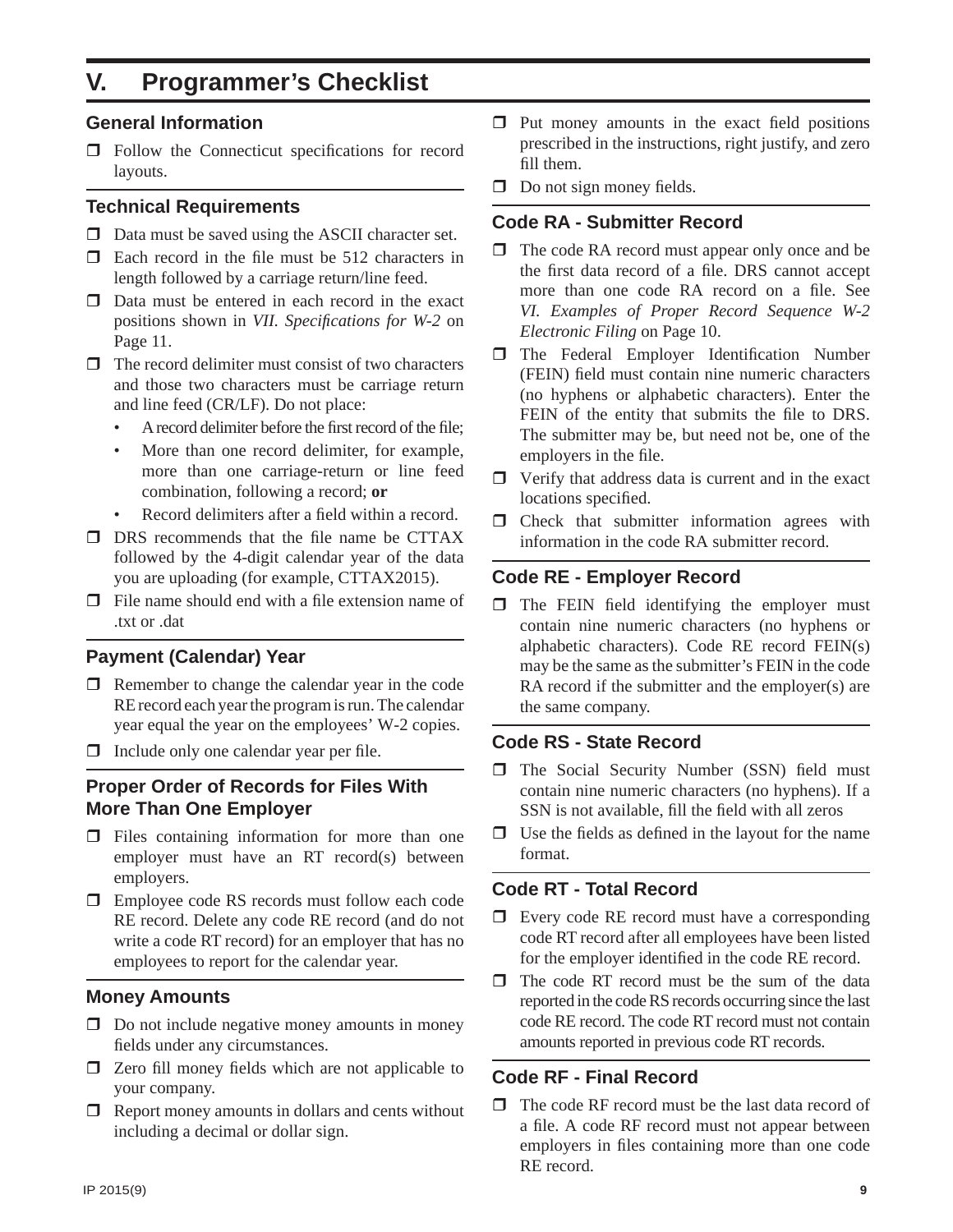## **VI. Examples of Proper Record Sequence for W-2 Electronic Filing**

#### **Example 1:**

Employer filing own W-2s for 38 employees: RA...EMPLOYER 1 RE...EMPLOYER 1 RS } 38 Code RS records RS RT RF

#### **Example 2:**

Submitter with 3 employers: RA...SUBMITTER 1 RE...EMPLOYER A RS } 25 Code RS records RS RT RE...EMPLOYER B RS } 41 Code RS records RS RT RE...EMPLOYER C RS } 52 Code RS records RS RT RF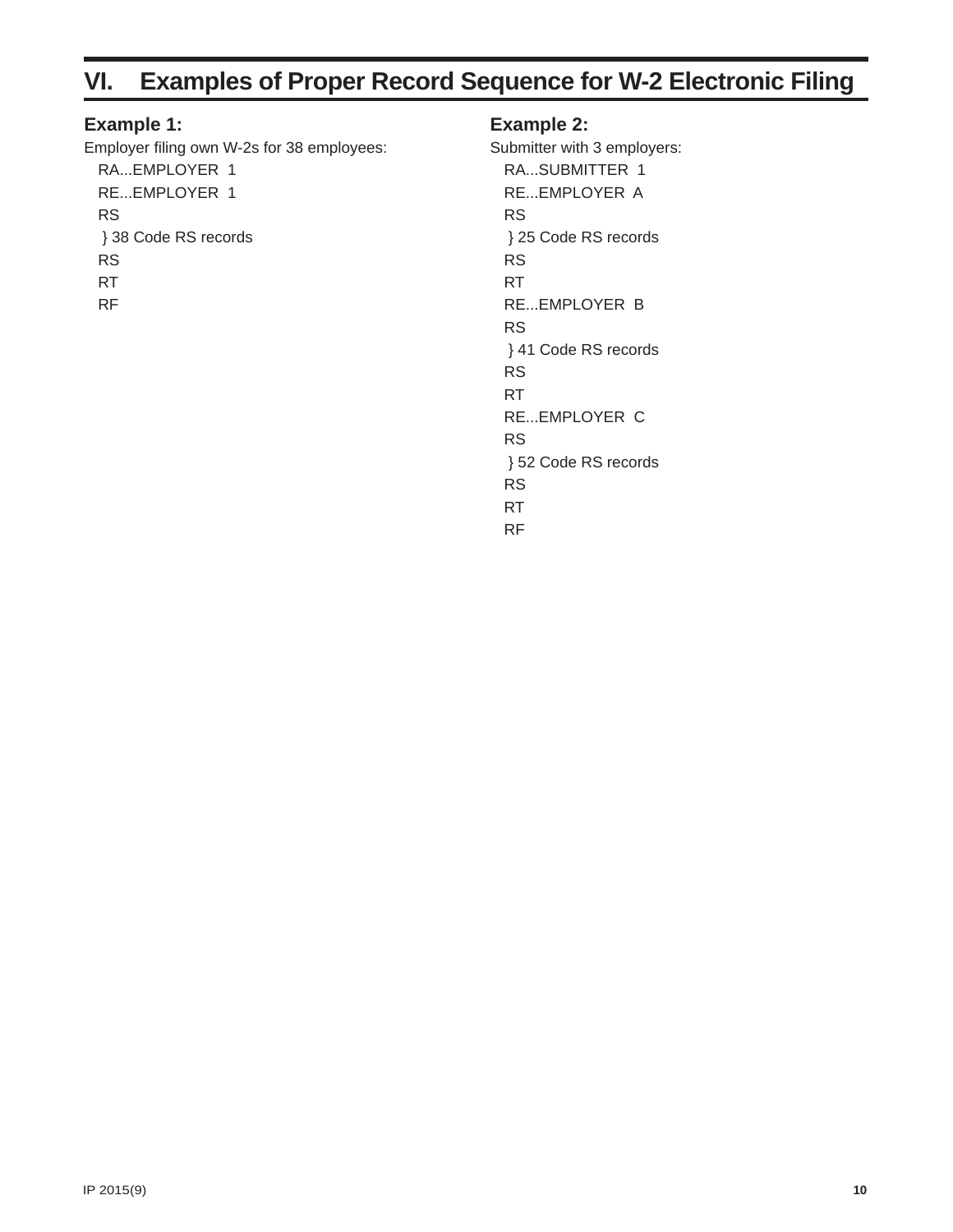## **VII. Specifi cations for W-2**

#### **Data Records - General Requirements**

All data records must be a fixed length of 512 bytes. Deviations from the prescribed record formats will prevent proper processing of your file by DRS. A properly composed W-2 file is comprised of the following records:

- Code RA Submitter Record
- Code RE Employer Record
- Code RS State Record
- Code RT Total Record
- Code RF Final Record

The first two positions of each record must be one of the alphabetic codes above.

Any data preceding the RA identifier or which follows position 512 in the code RF record may prevent DRS from processing your media.

See *VI. Examples of Proper Record Sequence for W-2 Electronic Filing* on Page 10.

#### **Address Fields**

Address data in: Street address, City, State, ZIP code, and ZIP code extension fields, must comply with U.S. Postal Service (USPS) addressing rules.

#### **State Abbreviations**

Use only the USPS two letter state abbreviations. Do not use numerics or other abbreviations.

#### **Foreign Addresses**

Outside the United States, its territories and possessions, the Commonwealth of Puerto Rico, the Commonwealth of the Northern Mariana Islands, or military post offices, use the following fields:

- Foreign state or province;
- Foreign postal code; **and**
- Country code (See *Social Security Specifi cations for Filing Forms W2 Electronically (EFW2) for Tax Year 2015*, Appendix G.)

In the *Batch Manager Tool,* if the upload contains a foreign country code, then the city, state, and ZIP code fields are not required. If the foreign country code is blank, then the city, state, and ZIP code fields are required.

#### **Money Fields**

Money amounts must be:

- The annual figure for the payment year shown in the code RE record;
- All numerics (no dollar sign);
- Dollars and cents (without a decimal point);
- Not be rounded to fill dollar amounts:
- A positive, unsigned figure (a negative amount is an impossible result in any field);
- **Right** justified; and
- Zero filled (for example, lead zeros, or all zeros if the amount equals zero).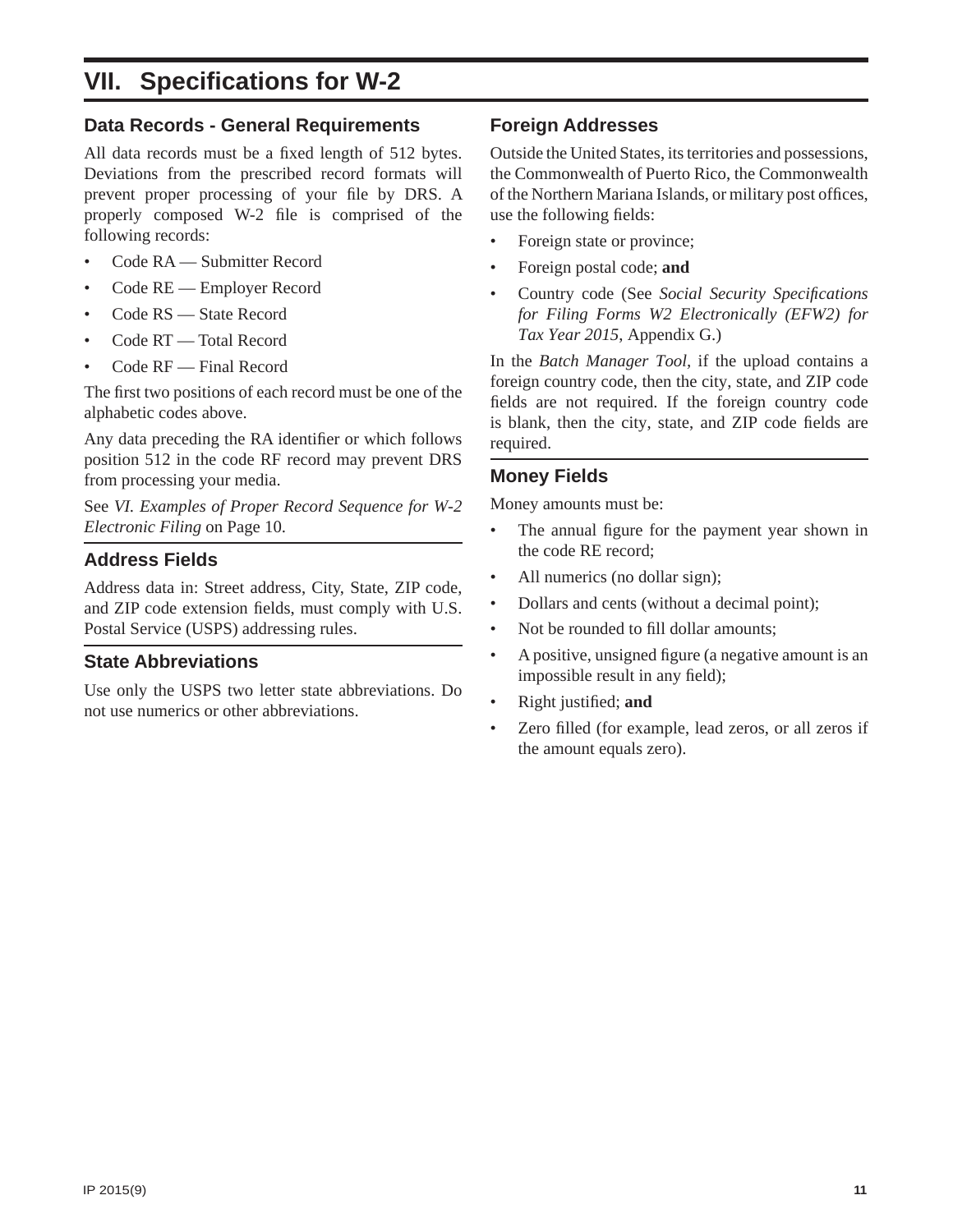### **Code RA - Submitter Record**

| <b>Location Field</b> |                                                                        | Length         | <b>Description &amp; Remarks</b>                                                                                                 |
|-----------------------|------------------------------------------------------------------------|----------------|----------------------------------------------------------------------------------------------------------------------------------|
| $1 - 2$               | Record Identifier                                                      | 2              | Constant RA.                                                                                                                     |
| $3 - 11$              | Submitter's Federal<br><b>Employer Identification</b><br>Number (FEIN) | 9              | Enter the submitter's FEIN. This FEIN should match the FEIN on<br>the external label.                                            |
| $12 - 19$             | <b>User Identification</b><br>(User ID)                                | 8              | Enter the User Identification (User ID).                                                                                         |
| $20 - 23$             | Software Vendor Code                                                   | $\overline{4}$ | Not required.                                                                                                                    |
| 24-28                 | <b>Blank</b>                                                           | 5              | Enter blanks.                                                                                                                    |
| 29                    | Resub Indicator                                                        | 1              | Enter "1" if a file is being resubmitted. Otherwise, enter blanks.                                                               |
| $30 - 35$             | <b>Resub WFID</b>                                                      | 6              | If you entered "1" in the Resub Indicator field (location 29), enter the<br>word "AMEND". Otherwise, enter blanks.               |
| 36-37                 | Software Code                                                          | $\overline{2}$ | Not required.                                                                                                                    |
| 38-94                 | <b>Company Name</b>                                                    | 57             | Enter the name of the company to receive EFW2 annual filing<br>instructions. Left justify and fill with blanks.                  |
| 95-116                | <b>Location Address</b>                                                | 22             | Enter the company's location address (attention, suite, room<br>number, etc.) Left justify and fill with blanks.                 |
|                       | 117-138 Delivery Address                                               | 22             | Enter the company's delivery address (street or post office box).<br>Left justify and fill with blanks.                          |
| 139-160 City          |                                                                        | 22             | Enter the company's city. Left justify and fill with blanks.                                                                     |
|                       | 161-162 State Abbreviation                                             | $\mathfrak{2}$ | Enter the company's state. Use a standard postal<br>abbreviation. For a foreign address, fill with blanks.                       |
|                       | 163-167 ZIP Code                                                       | 5              | Enter the company's ZIP code. For a foreign address, fill with<br>blanks.                                                        |
|                       | 168-171 ZIP Code Extension                                             | $\overline{4}$ | Enter the company's four-digit extension of the ZIP code. If not<br>applicable, fill with blanks.                                |
| 172-176 Blank         |                                                                        | 5              | Enter blanks.                                                                                                                    |
|                       | 177-199 Foreign State/Province                                         | 23             | If applicable, enter the company's foreign state or province. Left<br>justify and fill with blanks. Otherwise, fill with blanks. |
|                       | 200-214 Foreign Postal Code                                            | 15             | If applicable, enter the company's foreign postal code. Left justify<br>and fill with blanks. Otherwise, fill with blanks.       |
|                       | 215-216 Country Code                                                   | $\overline{2}$ | Enter the applicable country code. See Foreign Addresses on<br>Page 11.                                                          |
| 217-273               | <b>Submitter Name</b>                                                  | 57             | Enter the name of the organization submitting this file. Left justify<br>and fill with blanks.                                   |
| 274-295               | <b>Submitter Location</b><br><b>Address</b>                            | 22             | Enter the location address of the organization submitting this file.<br>Left justify and fill with blanks.                       |
| 296-317               | <b>Submitter Street</b><br>Address                                     | 22             | Enter the street address of the submitter (street or post office box).<br>Left justify and fill with blanks.                     |
| 318-339               | <b>Submitter City</b>                                                  | 22             | Enter the submitter's city. Left justify and fill with blanks.                                                                   |
| 340-341               | <b>Submitter State</b>                                                 | $\sqrt{2}$     | Enter the submitter's state. Use a standard postal abbreviation for a<br>foreign address and fill with blanks.                   |

#### **–Fixed Length of 512 Positions–**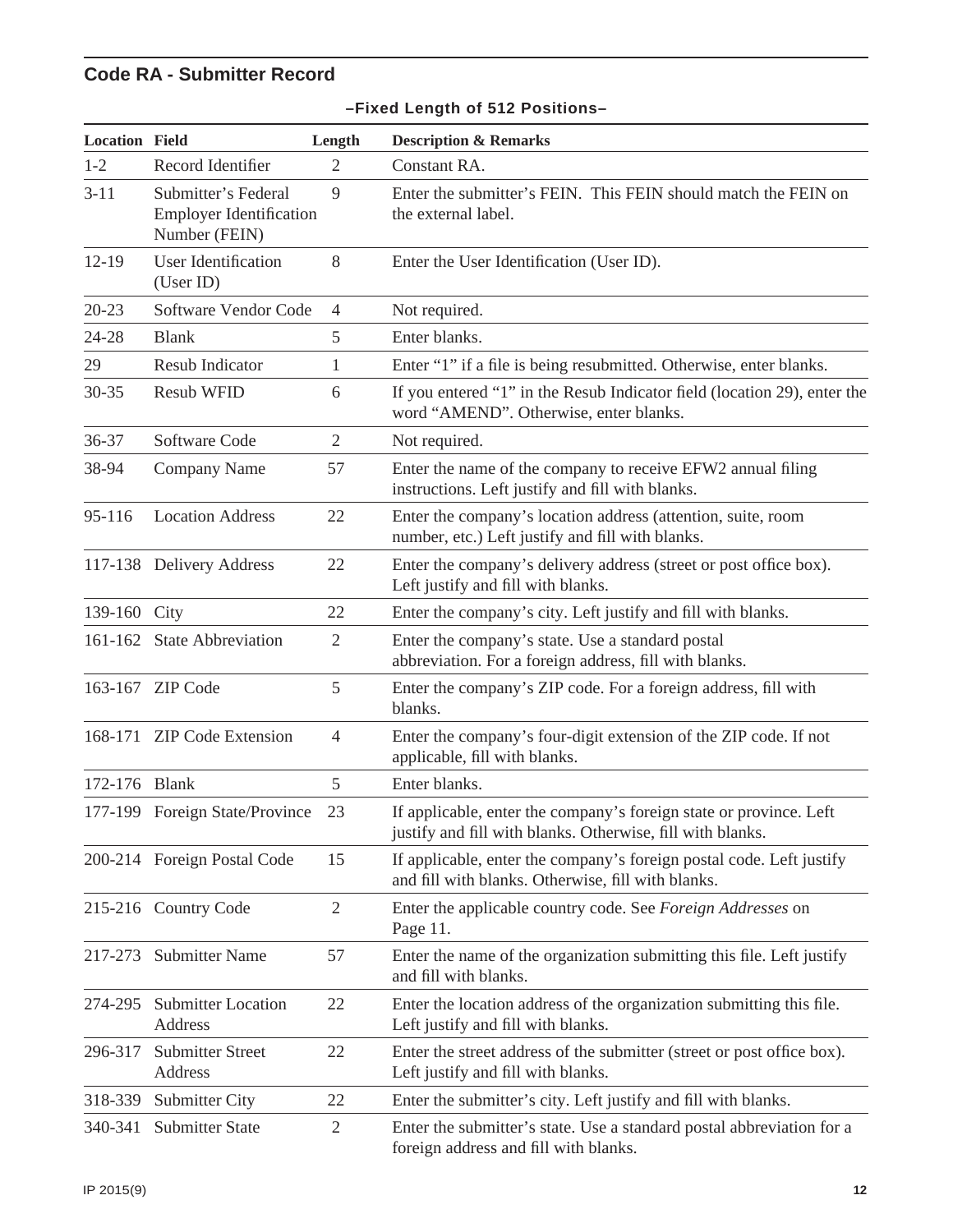## **Code RA - Submitter Record (continued)**

| <b>Location Field</b> |                                                            | Length         | <b>Description &amp; Remarks</b>                                                                                                            |
|-----------------------|------------------------------------------------------------|----------------|---------------------------------------------------------------------------------------------------------------------------------------------|
|                       | 342-346 Submitter ZIP Code                                 | 5              | Enter the submitter's ZIP code. For a foreign address, fill with<br>blanks.                                                                 |
| 347-350               | Submitter ZIP Code<br>Extension                            | $\overline{4}$ | Enter the submitter's four-digit extension of the ZIP code. If not<br>applicable, fill with blanks.                                         |
| 351-355               | <b>Blank</b>                                               | 5              | Enter blanks.                                                                                                                               |
| 356-378               | Submitter Foreign<br>State/Province                        | 23             | If applicable, enter the submitter's foreign state or province. Left<br>justify and fill with blanks. Otherwise, fill with blanks.          |
| 379-393               | Submitter Foreign<br><b>Postal Code</b>                    | 15             | If applicable, enter the submitter's foreign postal code. Left justify<br>and fill with blanks. Otherwise, fill with blanks.                |
| 394-395               | Submitter Foreign<br><b>Country Code</b>                   | $\overline{2}$ | Enter the applicable country code. See Foreign Addresses on<br>Page 11.                                                                     |
|                       | 396-422 Contact Name                                       | 27             | Enter the name of the person to be contacted by DRS concerning<br>processing problems.                                                      |
| 423-437               | <b>Contact Phone</b><br>Number                             | 15             | Enter the contact's telephone number (including area code). Left<br>justify and fill with blanks.                                           |
| 438-442               | <b>Contact Phone</b><br>Extension                          | 5              | Enter the contact's telephone extension. Left justify and fill with<br>blanks.                                                              |
| 443-445               | <b>Blank</b>                                               | 3              | Enter blanks.                                                                                                                               |
| 446-485               | <b>Contact Email</b>                                       | 40             | Required. Enter the contact's electronic mail or Internet address. Left<br>justify and fill with blanks.                                    |
| 486-488               | <b>Blank</b>                                               | 3              | Enter blanks.                                                                                                                               |
| 489-498               | <b>Contact FAX</b>                                         | 10             | For U.S. and U.S. Territories only: If applicable, enter the<br>contact's FAX number (including area code). Otherwise, fill with<br>blanks. |
| 499                   | Preferred Method of<br><b>Problem Notification</b><br>Code | $\mathbf{1}$   | Enter blanks.                                                                                                                               |
| 500                   | Preparer Code                                              | 1              | Not required.                                                                                                                               |
| 501-512               | <b>Blank</b>                                               | 12             | Enter blanks.                                                                                                                               |

|  |  | -Fixed Length of 512 Positions- |  |
|--|--|---------------------------------|--|
|  |  |                                 |  |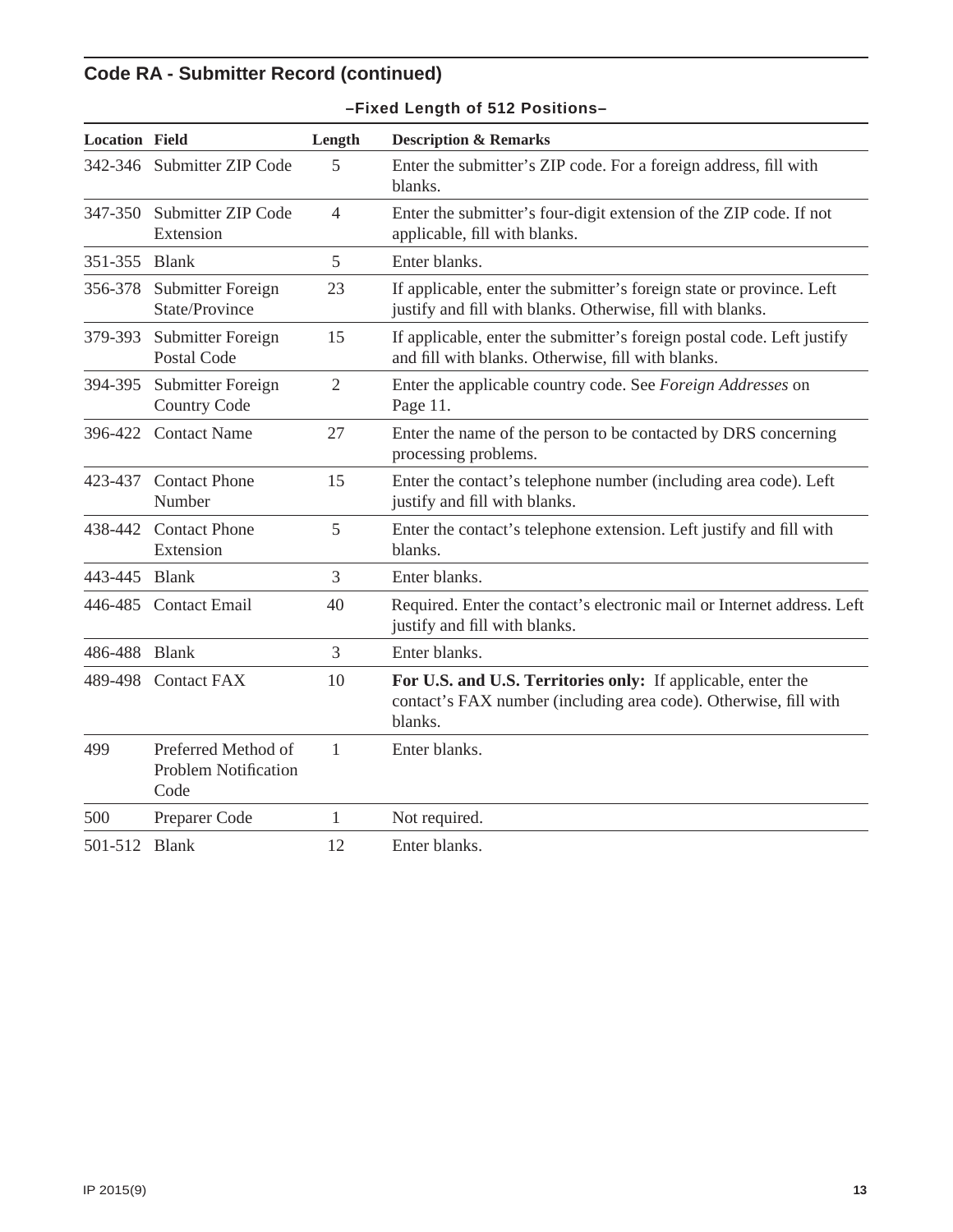## **Code RE - Employer Record**

| <b>Location Field</b> |                                              | Length         | <b>Description &amp; Remarks</b>                                                                                                  |
|-----------------------|----------------------------------------------|----------------|-----------------------------------------------------------------------------------------------------------------------------------|
| $1 - 2$               | Record Identifier                            | $\overline{2}$ | Constant RE.                                                                                                                      |
| $3-6$                 | Tax Year                                     | $\overline{4}$ | Required. Enter 2015                                                                                                              |
| 7                     | <b>Agent Indicator Code</b>                  | 1              | Not required.                                                                                                                     |
| $8 - 16$              | Employer's<br>Identification<br>Number (EIN) | 9              | Enter only numeric characters. Omit hyphens, prefixes, and<br>suffixes.                                                           |
| $17 - 25$             | Agent for EIN                                | $\overline{9}$ | Not required.                                                                                                                     |
| 26                    | <b>Terminating Business</b><br>Indicator     | 1              | Not required.                                                                                                                     |
| 27-30                 | <b>Establishment Number</b>                  | $\overline{4}$ | Not required.                                                                                                                     |
| 31-39                 | Other EIN                                    | 9              | Not required.                                                                                                                     |
| 40-96                 | <b>Employer Name</b>                         | 57             | Enter the name associated with the EIN entered in location 8-16.<br>Left justify and fill with blanks.                            |
| 97-118                | <b>Location Address</b>                      | 22             | Enter the employer's location address (attention, suite, room<br>number, etc.). Left justify and fill with blanks.                |
|                       | 119-140 Delivery Address                     | 22             | Enter the employer's delivery address (street or post office box).<br>Left justify and fill with blanks.                          |
| 141-162 City          |                                              | 22             | Enter the employer's city. Left justify and fill with blanks.                                                                     |
|                       | 163-164 State Abbreviation                   | $\mathfrak{2}$ | Enter the employer's state. Use a standard postal abbreviation.<br>For a foreign address, fill with blanks.                       |
|                       | 165-169 ZIP Code                             | 5              | Enter the employer's ZIP code. For a foreign address, fill with<br>blanks.                                                        |
|                       | 170-173 ZIP Code Extension                   | $\overline{4}$ | Enter the employer's four-digit extension of the ZIP code. If not<br>applicable, fill with blanks.                                |
| 174-178               | Kind of Employer                             | 5              | Enter the Kind of Employer. Left justify and fill with blanks.                                                                    |
| 179-201               | Foreign State/Province                       | 23             | If applicable, enter the employer's foreign state or province. Left<br>justify and fill with blanks. Otherwise, fill with blanks. |
|                       | 202-216 Foreign Postal Code                  | 15             | If applicable, enter the employer's foreign postal code. Left justify<br>and fill with blanks. Otherwise, fill with blanks.       |
|                       | 217-218 Country Code                         | $\overline{2}$ | Enter the applicable country code. See Foreign Addresses on<br>Page 11.                                                           |
| 219                   | <b>Employment Code</b>                       | $\mathbf{1}$   | Not required.                                                                                                                     |
| 220                   | <b>Tax Jurisdiction Code</b>                 | 1              | Enter the Tax Jurisdiction Code.                                                                                                  |
| 221                   | Third Party Sick Pay<br>Indicator            | 1              | Enter "1" for sick pay indicator.<br>Otherwise, enter "0" (zero). Not required                                                    |

#### **–Fixed Length of 512 Positions–**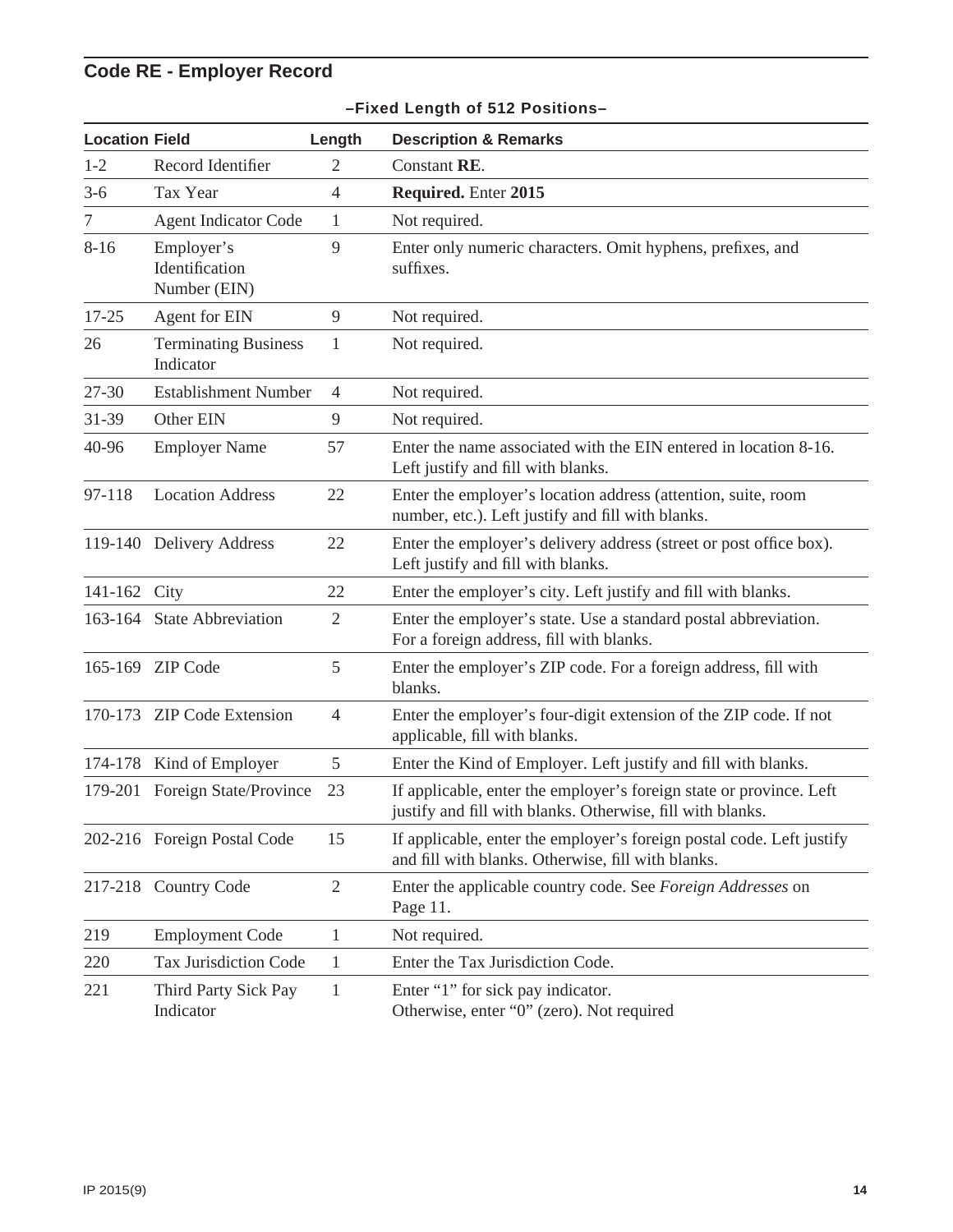## **Code RE - Employer Record (continued)**

| <b>Location Field</b> |                                                   | Length | <b>Description &amp; Remarks</b>                                                                                                                                                                                                                            |
|-----------------------|---------------------------------------------------|--------|-------------------------------------------------------------------------------------------------------------------------------------------------------------------------------------------------------------------------------------------------------------|
| 222-248               | <b>Employer Contact</b><br>Name                   | 27     | Enter the name of the employer's contact.<br>Left justify and fill with blanks. Not required.                                                                                                                                                               |
| 249-263               | <b>Employer Contact</b><br><b>Phone Number</b>    | 15     | Enter the employer's contact telephone number with<br>numeric values only (including area code). Do not use any<br>special characters.<br>Example: 1232345678<br>Left justify and fill in with blanks. Not required.                                        |
| 264-268               | <b>Employer Contact</b><br><b>Phone Extension</b> | 5      | Enter the employer's contact telephone extension with<br>numeric values only. Do not use any special characters.<br><b>Example: 12345</b><br>Left justify and fill in with blanks. Not required.                                                            |
| 269-278               | <b>Employer Contact</b><br><b>Fax Number</b>      | 10     | If applicable, enter the employer's contact fax number with<br>numeric values only (including area code). Do not use.<br>any special characters.<br>Example: 1232345678<br>Otherwise, fill with blanks. Not required.<br>For U.S.and U.S. territories only. |
| 279-318               | <b>Employer Contact</b><br>E-Mail/Internet        | 40     | Enter the employer's contact E-Mail/Internet address.<br>Not required.                                                                                                                                                                                      |
| 319-512 Blank         |                                                   | 194    | Fill with blanks. Reserved for SSA use.                                                                                                                                                                                                                     |

#### **–Fixed Length of 512 Positions–**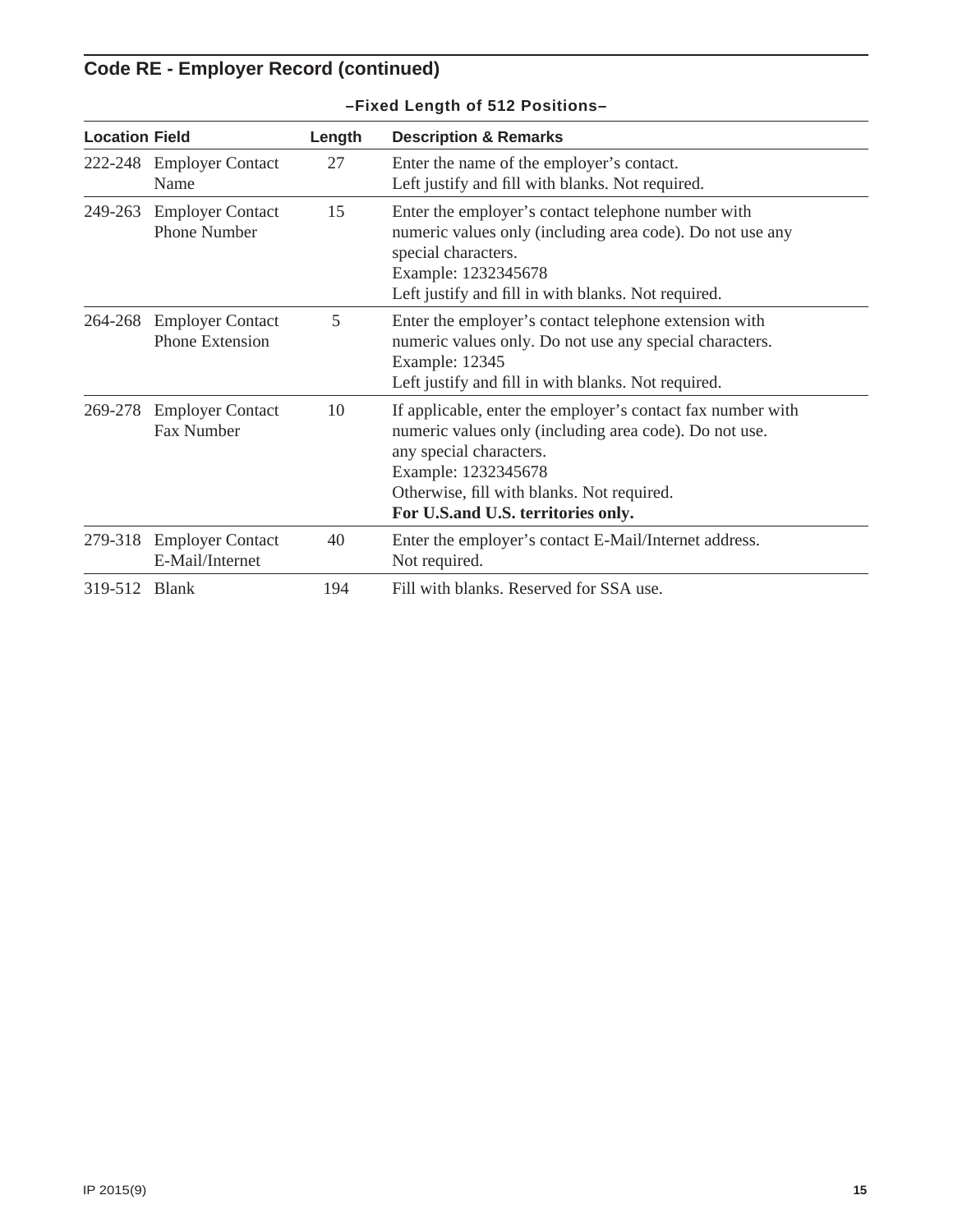## **Code RS - State Record**

| <b>Location Field</b> |                                           | Length         | <b>Description &amp; Remarks</b>                                                                                                                                                             |
|-----------------------|-------------------------------------------|----------------|----------------------------------------------------------------------------------------------------------------------------------------------------------------------------------------------|
| $1 - 2$               | Record Identifier                         | 2              | <b>Constant RS</b>                                                                                                                                                                           |
| $3-4$                 | <b>State Code</b>                         | $\overline{2}$ | Enter 09 - should be Connecticut sourced income only.                                                                                                                                        |
| $5-9$                 | <b>Taxing Entity Code</b>                 | 5              | Not required.                                                                                                                                                                                |
| $10 - 18$             | Social Security<br>Number (SSN)           | 9              | Enter the employee's SSN as shown on the original or replacement<br>social security card issued by the Social Security Administration.<br>If no SSN is available, fill the field with zeros. |
| 19-33                 | <b>Employee First Name</b>                | 15             | Enter the employee's first name as shown on the social security card.<br>Left justify and fill with blanks.                                                                                  |
| 34-48                 | <b>Employee Middle</b><br>Name or Initial | 15             | If applicable, enter the employee's middle name or initial as shown<br>on the social security card. Left justify and fill with blanks.<br>Otherwise, fill with blanks.                       |
| 49-68                 | <b>Employee Last Name</b>                 | 20             | Enter the employee's last name as shown on the social security<br>card. Left justify and fill with blanks.                                                                                   |
| 69-72                 | Suffix                                    | $\overline{4}$ | If applicable, enter the employee's alphabetic suffix (SR, JR).<br>Left justify and fill with blanks. Otherwise, fill with blanks.                                                           |
| 73-94                 | <b>Location Address</b>                   | 22             | Enter the employee's location address (attention, suite, room<br>number, etc.). Left justify and fill with blanks. Not required if<br>foreign country code is entered.                       |
| 95-116                | <b>Delivery Address</b>                   | 22             | Enter employee's street address. Left justify and fill with blanks.<br>Not required if foreign country code is entered.                                                                      |
| 117-138 City          |                                           | 22             | Enter the employee's city. Left justify and fill with blanks. Not<br>required if foreign country code is entered.                                                                            |
|                       | 139-140 State Abbreviation                | $\mathfrak{2}$ | Enter the employee's state. Use a standard postal abbreviation. For<br>a foreign address, fill with blanks. Not required if foreign country<br>code is entered.                              |
|                       | 141-145 ZIP Code                          | 5              | Enter the employee's ZIP code. For a foreign address, fill with<br>blanks. Not required if foreign country code is entered.                                                                  |
|                       | 146-149 ZIP Code Extension                | $\overline{4}$ | Enter the employee's four-digit extension of the ZIP code. If not<br>applicable, fill with blanks. Not required if foreign country code<br>is entered.                                       |
| 150-154 Blank         |                                           | 5              | Not required.                                                                                                                                                                                |
|                       | 155-177 Foreign State/Province            | 23             | If applicable, enter the employee's foreign state or province. Left<br>justify and fill with blanks. Required only if foreign country code<br>is entered.                                    |
|                       | 178-192 Foreign Postal Code               | 15             | If applicable, enter the employee's foreign postal code. Left justify<br>and fill with blanks. Required only if foreign country code is<br>entered                                           |
|                       | 193-194 Country Code                      | $\mathbf{2}$   | Enter the applicable country code. See Foreign Addresses on<br>Page 11.                                                                                                                      |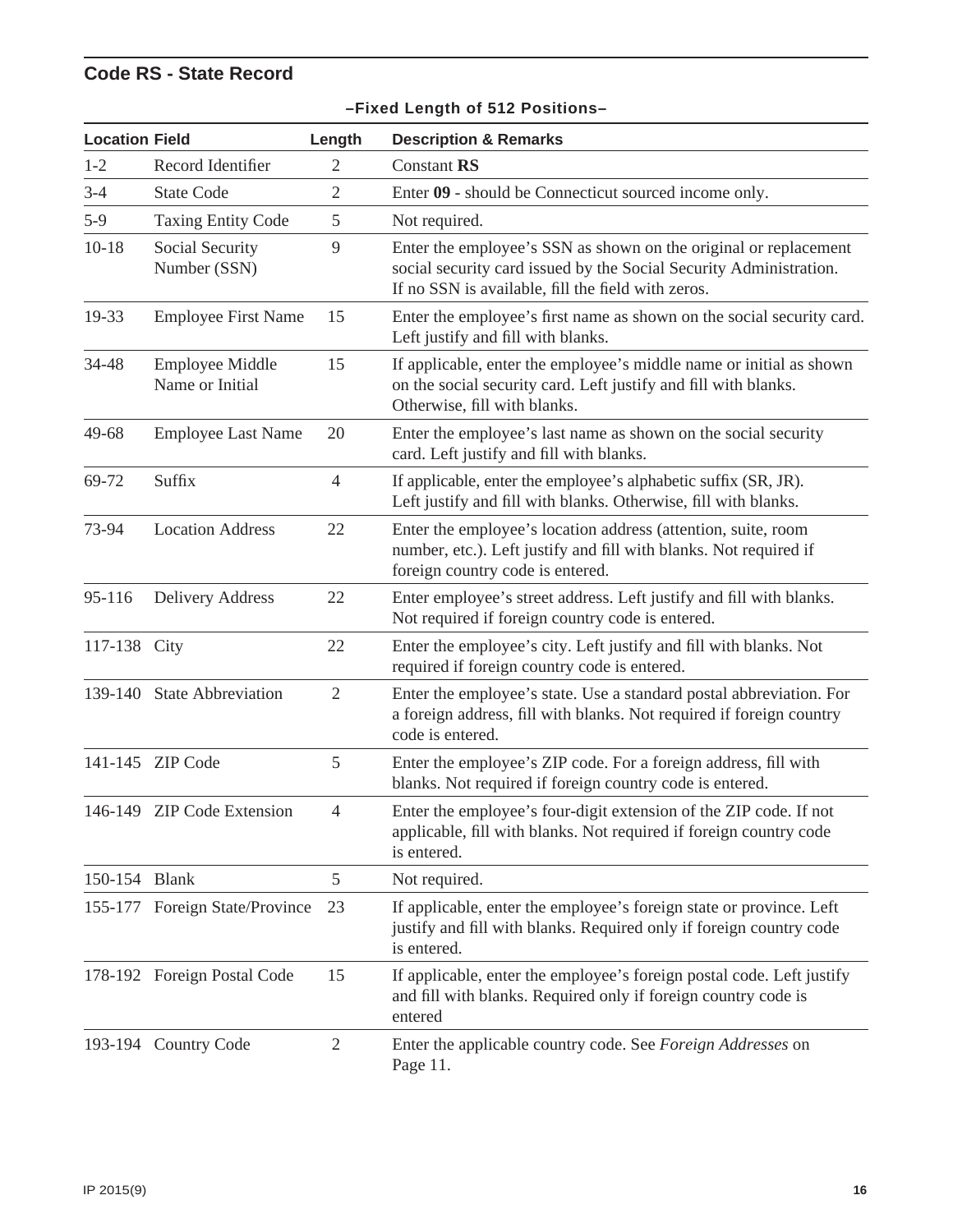| <b>Code RS - State Record (continued)</b> |                                                                                          |                |                                                                                                                                                   |  |
|-------------------------------------------|------------------------------------------------------------------------------------------|----------------|---------------------------------------------------------------------------------------------------------------------------------------------------|--|
| <b>Location Field</b>                     |                                                                                          | Length         | <b>Description &amp; Remarks</b>                                                                                                                  |  |
| 195-196                                   | <b>Optional Code</b>                                                                     | $\mathfrak{2}$ | Not required.                                                                                                                                     |  |
|                                           | 197-202 Reporting Period                                                                 | 6              | Not required.                                                                                                                                     |  |
| 203-213                                   | <b>State Quarterly</b><br>Unemployment<br><b>Insurance Total Wages</b>                   | 11             | Not required.                                                                                                                                     |  |
| 214-224                                   | <b>State Quarterly</b><br>Unemployment<br><b>Insurance Total</b><br><b>Taxable Wages</b> | 11             | Not required.                                                                                                                                     |  |
| 225-226                                   | Number of Weeks<br>Worked                                                                | $\mathfrak{2}$ | Not required.                                                                                                                                     |  |
|                                           | 227-234 Date First Employed                                                              | 8              | Not required.                                                                                                                                     |  |
|                                           | 235-242 Date of Separation                                                               | 8              | Not required.                                                                                                                                     |  |
| 243-247                                   | <b>Blank</b>                                                                             | 5              | Enter blanks.                                                                                                                                     |  |
| 248-267                                   | <b>State Employer</b><br>Account                                                         | 20             | Enter Connecticut Tax Registration Number assigned by Number<br>DRS. Left justify and fill unused positions with blanks. Do not<br>enter hyphens. |  |
| 268-273                                   | <b>Blank</b>                                                                             | 6              | Not required.                                                                                                                                     |  |
| 274-275                                   | <b>State Code</b>                                                                        | $\mathfrak{2}$ | Enter 09. Must match state positions identified in positions 3 and 4.                                                                             |  |
| 276-286                                   | <b>State Taxable Wages</b>                                                               | 11             | <b>Required.</b> Right justify and zero fill.                                                                                                     |  |
| 287-297                                   | <b>State Income Tax</b><br>Withheld                                                      | 11             | <b>Required.</b> Right justify and zero fill.                                                                                                     |  |
| 298-307                                   | Other State Data                                                                         | 10             | Not required.                                                                                                                                     |  |
| 308                                       | Tax Type Code                                                                            | 1              | Not required.                                                                                                                                     |  |
|                                           | 309-319 Local Taxable Wages                                                              | 11             | Not required.                                                                                                                                     |  |
|                                           | 320-330 Local Income Tax<br>Withheld                                                     | 11             | Not required.                                                                                                                                     |  |
| 331-337                                   | <b>State Control Number</b>                                                              | $\tau$         | Not required.                                                                                                                                     |  |
| 338-412                                   | Supplemental Data                                                                        | 75             | Not required.                                                                                                                                     |  |
| 413-487                                   | Supplemental Data 2                                                                      | 75             | Not required.                                                                                                                                     |  |
| 488-512                                   | <b>Blank</b>                                                                             | 25             | Enter blanks.                                                                                                                                     |  |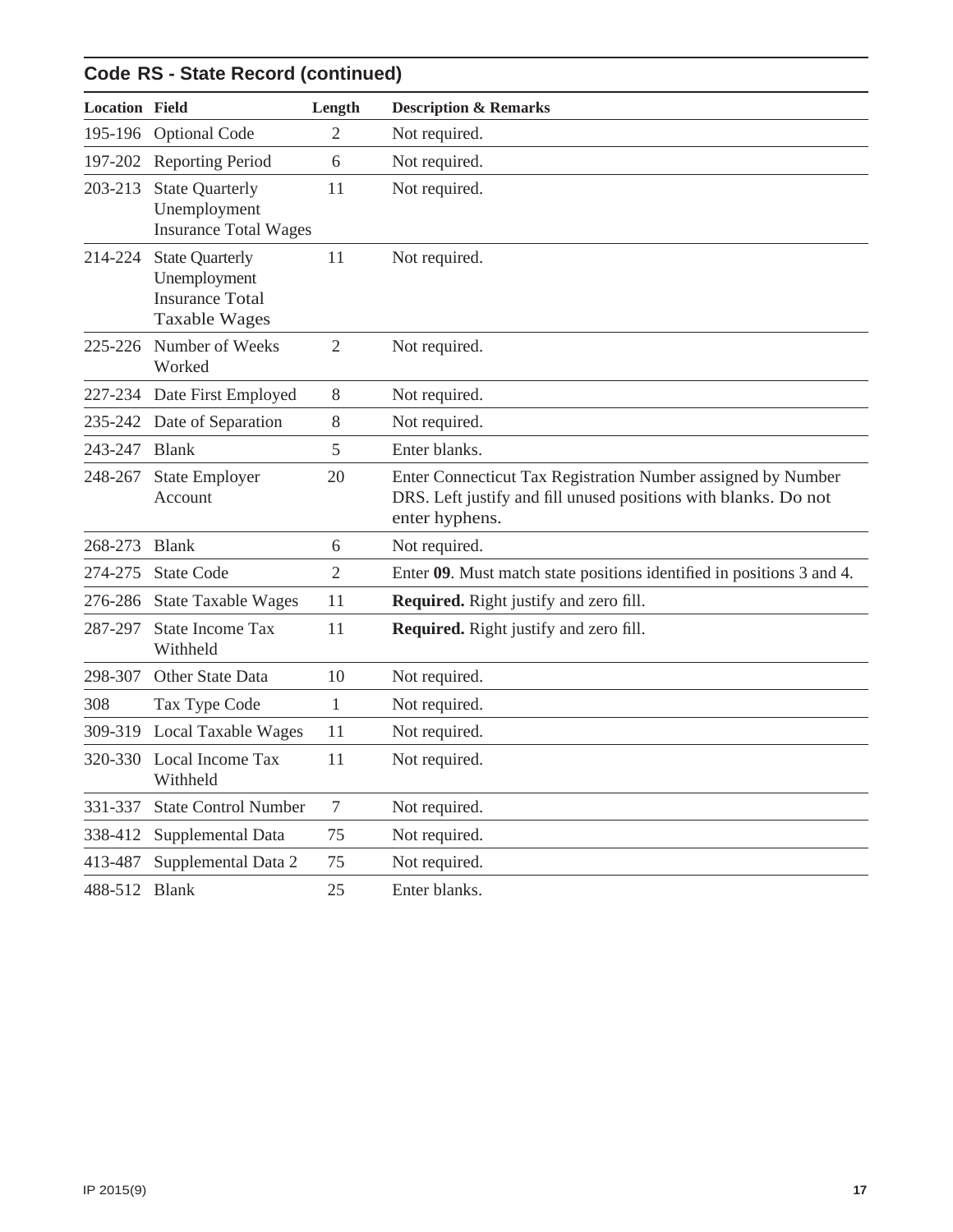#### **Code RT - Total Record**

| <b>Location Field</b> |                              | Length | <b>Description &amp; Remarks</b>                                                                                |
|-----------------------|------------------------------|--------|-----------------------------------------------------------------------------------------------------------------|
| $1 - 2$               | Record Identifier            | 2      | Constant RT.                                                                                                    |
| $3-9$                 | Number of Employees          |        | Enter the total number of RS records reported since the last code RE<br>record. Right justify and zero fill.    |
| $10-24$               | <b>State Taxable Wages</b>   | 15     | Enter the total for all code RS records reported since the last code RE<br>record. Right justify and zero fill. |
| 25-39                 | State Income Tax<br>Withheld | 15     | Enter the total for all code RS records reported since the last code RE<br>record. Right justify and zero fill. |
| $40 - 512$            | <b>Blank</b>                 | 473    | Enter blanks.                                                                                                   |

#### **–Fixed Length of 512 Positions–**

#### **Code RF - Final Record**

#### **–Fixed Length of 512 Positions–**

The code RF record **must** be the last data record, appearing only once, after the last code RT record. DRS does not process any data recorded after the code RF record.

| <b>Location Field</b> |                              | Length | <b>Description &amp; Remarks</b>                                                           |
|-----------------------|------------------------------|--------|--------------------------------------------------------------------------------------------|
| $1 - 2$               | Record Identifier            | 2      | Constant RF.                                                                               |
| $3 - 11$              | Number of Employees          | 9      | Enter the total number of code RS records recorded on the entire file.                     |
| $12 - 27$             | <b>State Taxable Wages</b>   | 16     | Enter the grand total of all code RS records on this file. Right justify<br>and zero fill. |
| 28-43                 | State Income Tax<br>Withheld | 16     | Enter the grand total of all code RS records on this file. Right justify<br>and zero fill. |
| 44-512                | <b>Blank</b>                 | 469    | Enter blanks.                                                                              |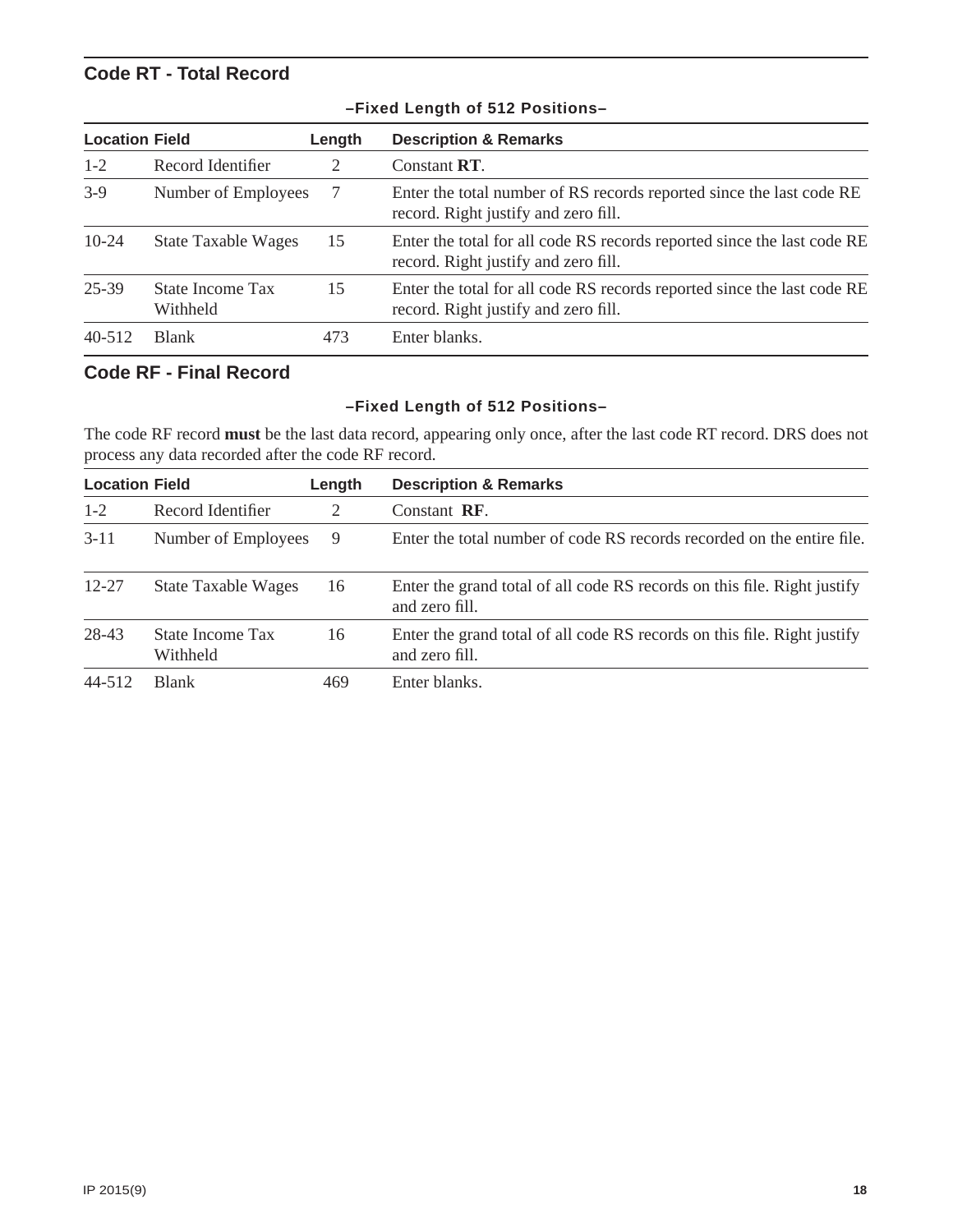## **VIII. Acknowledgement Results Layout Record**

When using this bulk filing method and utilizing the standard EFW2 file upload, DRS will provide an acknowledgement file as detailed below. If an individual W-2 record fails, it will not be accepted. In order for the Form CT-W3 to be accepted by DRS, all values must equal the accepted number of W-2s submitted.

#### **More key information**:

- 1. Successful files will be four rows of data that should include an 'RA,' 'RE,' 'RT,' and an 'RF' record.
- 2. Failed records will display in the appropriate 'RS' record.
- 3. Failed files will display in the appropriate 'RT' or 'RF' record.
- 4. Error messages will be in easy to understand text.

#### **Helpful Hints:**

For optimum processing, DRS recommends that only files with less than 1000 records should be transmitted Monday through Friday between 8:00 a.m. and 5:00 p.m. Uploading files with more than 1000 records is recommended Monday through Friday after 5:00 p.m. or on weekends. You may experience delays on days that returns are due.

| Item                                                                                                            |                                                                 | Starting                  | End                     | <b>Byte</b>      |                                                                                    |  |  |  |  |  |
|-----------------------------------------------------------------------------------------------------------------|-----------------------------------------------------------------|---------------------------|-------------------------|------------------|------------------------------------------------------------------------------------|--|--|--|--|--|
| Number                                                                                                          | Field Name                                                      |                           | Position Position Count |                  | Paper Format / Special Instructions                                                |  |  |  |  |  |
| Submitter Record. This record appears once per                                                                  |                                                                 |                           |                         |                  |                                                                                    |  |  |  |  |  |
| $\mathbf{1}$                                                                                                    | Record Identifier                                               | $\mathbf{1}$              | $\overline{2}$          | $\overline{2}$   | Value $= RA$ . This is the submitter record.                                       |  |  |  |  |  |
| $\overline{2}$                                                                                                  | Submitter ID                                                    | 3                         | 15                      | 13               | The same ID entered on the TSC Welcome page.                                       |  |  |  |  |  |
| 3                                                                                                               | <b>Blank</b>                                                    | 16                        | 512                     | 497              | Blanks. No information provided.                                                   |  |  |  |  |  |
| Employer Record. This record appears for each employer in this file. May be many employers per submitter.       |                                                                 |                           |                         |                  |                                                                                    |  |  |  |  |  |
| $\mathbf{1}$                                                                                                    | <b>Record Identifier</b>                                        | 1                         | $\overline{2}$          | $\overline{2}$   | Value = RE. This is the header record for this employer.                           |  |  |  |  |  |
| 2                                                                                                               | <b>Tax Year</b>                                                 | 3                         | 6                       | $\overline{4}$   | The tax year of the uploaded data.                                                 |  |  |  |  |  |
| 3                                                                                                               | Employer CT Reg. Number                                         | 7                         | 19                      | 13               | The Conn. Tax Registration Number of this employer.                                |  |  |  |  |  |
| 4                                                                                                               | Employer's Identification<br>Number (FEIN)                      | 20                        | 28                      | $\boldsymbol{9}$ | The FEIN of the Payer.                                                             |  |  |  |  |  |
| 5                                                                                                               | <b>Blank</b>                                                    | 29                        | 512                     | 484              | Blanks. No information provided.                                                   |  |  |  |  |  |
| State Record. This record appears for each failed employee. May be many failed employees for a single employer. |                                                                 |                           |                         |                  |                                                                                    |  |  |  |  |  |
| 1                                                                                                               | Record Identifier                                               | 1                         | 2                       | 2                | Value = RS. This is the employee record.                                           |  |  |  |  |  |
| 2                                                                                                               | Line Number                                                     | 3                         | 9                       | $\overline{7}$   | Line Number within the EFW2 file that contains the error.                          |  |  |  |  |  |
| 3                                                                                                               | <b>Social Security Number</b>                                   | 10                        | 18                      | 9                | The employee Social Security Number (SSN) of the<br>failed record.                 |  |  |  |  |  |
| 4                                                                                                               | <b>Employee Reason for Failure</b>                              | 19                        | 512                     | 494              | Reason the employee record failed.                                                 |  |  |  |  |  |
| Total Employee Record. This record appears once for each employer.                                              |                                                                 |                           |                         |                  |                                                                                    |  |  |  |  |  |
| 1                                                                                                               | Record Identifier                                               | 1                         | $\overline{2}$          | $\overline{2}$   | Value $= RT$ . This is the end record for this employer.                           |  |  |  |  |  |
| $\overline{2}$                                                                                                  | <b>State Taxable Wages</b>                                      | 3                         | 17                      | 15               | Total of all wages reported on accepted Form W-2s<br>(Form CT-W3, Line 2).         |  |  |  |  |  |
| 3                                                                                                               | State Income Withheld                                           | 18                        | 32                      | 15               | Total of all CT income tax withheld on accepted Form W-2s<br>(Form CT-W3, Line 1). |  |  |  |  |  |
| 4                                                                                                               | Number of Successful Employees 33                               |                           | 39                      | $\overline{7}$   | The total number of successful W-2s submitted by<br>employer (Form CT-W3, Line 3). |  |  |  |  |  |
| $\,$ 5 $\,$                                                                                                     | Number of Failed Employees                                      | 40                        | 46                      | 7                | The total number of failed W-2s for this employer.                                 |  |  |  |  |  |
| 6                                                                                                               | <b>Blank</b>                                                    | 47                        | 512                     | 466              | Blanks. No information provided.                                                   |  |  |  |  |  |
|                                                                                                                 | Total Submitter Record. This record appears once per submitter. |                           |                         |                  |                                                                                    |  |  |  |  |  |
| 1                                                                                                               | Record Identifier                                               | 1                         | 2                       | 2                | Value $=$ RF. This is the record identifier                                        |  |  |  |  |  |
| 2                                                                                                               | <b>State Taxable Wages</b>                                      | $\ensuremath{\mathsf{3}}$ | 17                      | 15               | Total of all wages reported for the submitter.                                     |  |  |  |  |  |
| 3                                                                                                               | State Income Withheld                                           | 18                        | 32                      | 15               | Total of all CT income tax withheld for submitter.                                 |  |  |  |  |  |
| 4                                                                                                               | Number of Successful<br>Employees                               | 33                        | 39                      | $\overline{7}$   | The total number of successful W-2s entered by this<br>submitter.                  |  |  |  |  |  |
| $\,$ 5 $\,$                                                                                                     | Number of Failed Employees                                      | 40                        | 46                      | 7                | The total number of failed W-2s for this submitter.                                |  |  |  |  |  |
| 6                                                                                                               | <b>Blank</b>                                                    | 47                        | 512                     | 466              | Blanks. No information provided.                                                   |  |  |  |  |  |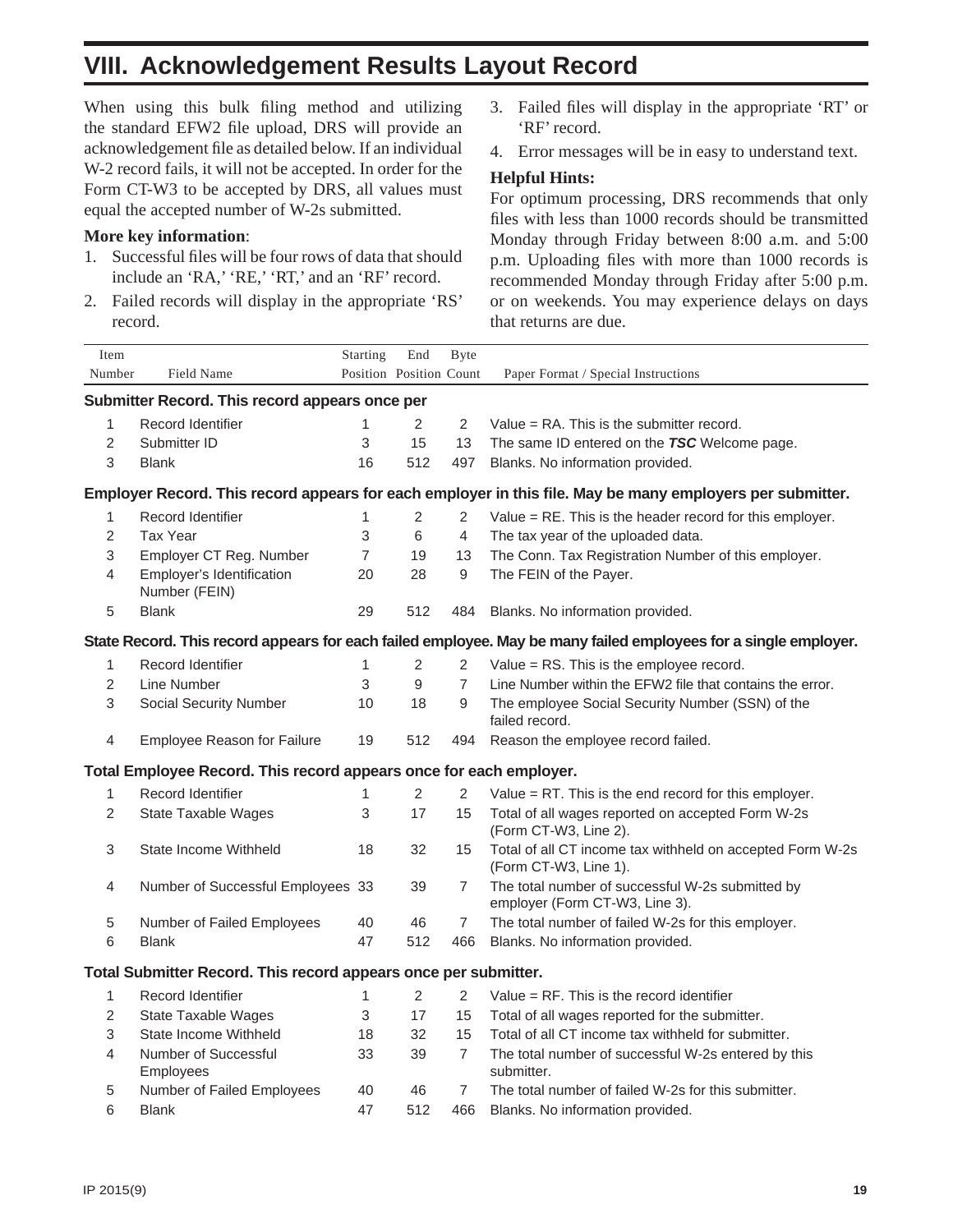#### **Effect on Other Documents**

This Informational Publication supersedes **IP 2014(17)**, *Form W-2 Electronic Filing Requirements for Tax Year 2014.*

#### **Effect of This Document**

An Informational Publication issued by DRS addresses frequently asked questions about a current position, policy, or practice, usually in a less technical question and answer format.

## **IX. Glossary**

*ASCII* (American Standard Code Information Interchange) - One of the acceptable character sets used for electronic processing of data.

*Block* - A number of logical records grouped and written together as a single unit on a CD.

*Byte* - A computer unit of measure. One byte contains eight bits and can store one character.

*Character* - A letter, number, or punctuation symbol.

*Character Set* - A group of unique electronic definitions for all letters, numbers, and punctuation symbols.

*Compress* - Reformat computer data in a storage or size-saving technique.

*DRS* - Connecticut Department of Revenue Services.

*FEIN* (Federal Employer Identification Number) - A nine-digit number assigned by the Internal Revenue Services (IRS) to an organization for federal tax reporting purposes.

*Logical Record* - For the purpose of this booklet, any of the required or optional records defined in Section V.

*Submitter* - Any person or organization submitting an electronic or CD file to DRS.

*Taxpayer Service Center* **(***TSC)* - Interactive tool accessed through the DRS website at **www.ct.gov/DRS** for a free, fast, easy, and secure way to conduct business with DRS.

*Third Party Bulk Filing (TPBF)* - Tax preparers who prepare returns for multiple employers, or for multiple locations for the same employer.

*Third Party Sick Pay (TPSP***)** - For purposes of this publication, DRS uses the term Third Party Sick Pay the same way it is used by the IRS in Publication 15-A.